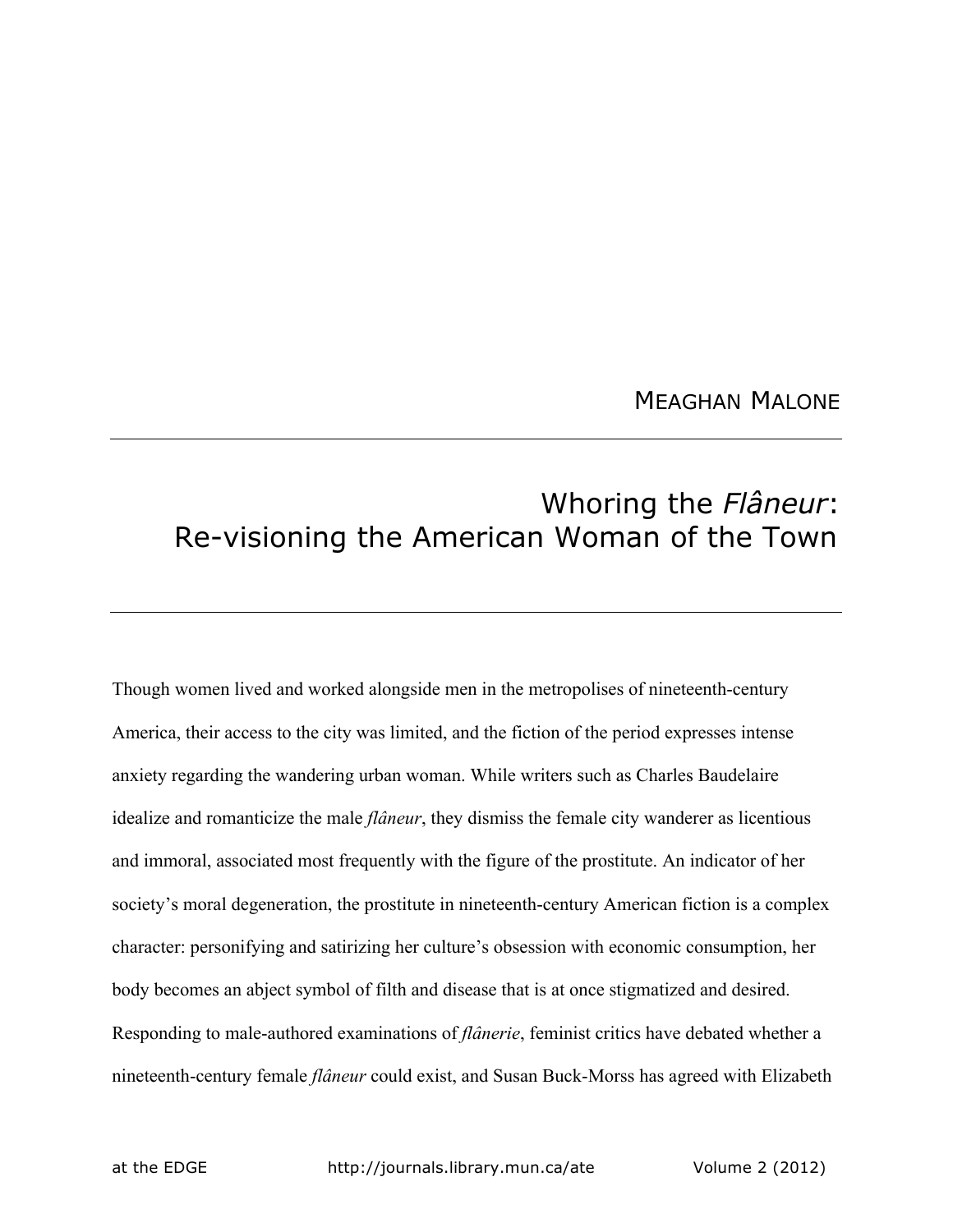Wilson in arguing that "Prostitution was indeed the female version of *flânerie*" (Buck-Morss 119). Such arguments, however, oversimplify the crucial differences between prostitution and male *flânerie*. While women's access to the American city was becoming less restricted in the nineteenth century (as Lydia Maria Child's *Letters from New York* arguably suggests), the social anxiety regarding the prostitute's body and the self-sufficiency it personifies undermines a connection to the *flâneur*'s romanticized wandering. Unlike the wealthy and idle *flâneur*, the literary prostitute wanders as the result of economic necessity. Moreover, as Nathaniel Hawthorne's "My Kinsman, Major Molineux" (1832) Charles Brockden Brown's *Arthur Mervyn* (1799/1800), and George Thompson's *City Crimes* (1849) suggest, the prostitute is curiously stationary compared to the male urban wanderer. Rarely depicted by these authors as aimlessly rambling through the city, she instead works specific streets or operates out of her own home. The literary prostitute is fixed, localized, and depraved in a way that the male city wanderer is not. Sheltered from view and immured in the home, she parodies the virtues of the domestic woman rather than correspond to the stereotype of street walker, infiltrating the private realm and defiling the virtuous domesticity so prized in nineteenth-century America.

Deemed "the greatest fear of the age," prostitution was viewed as a social evil that infected and disintegrated society's foundations (Wilson [1992] 92). Published in Paris in 1836, for example, Dr. Parent-Duchâtelet's *On Prostitution*, the first major investigation into the sex trade, explicitly linked prostitutes to urban filth (Wilson [2002] 421). Duchâtelet expresses his anxiety over the potential contamination that resulted from interacting with prostitutes, equating prostitution with all things "putrid," "abject," and "disgusting" (421). William W. Sanger's *The History of Prostitution* (1858), presented as an official report to the Board of Alms-House Governors of New York City, similarly characterizes the prostitute in terms of her moral and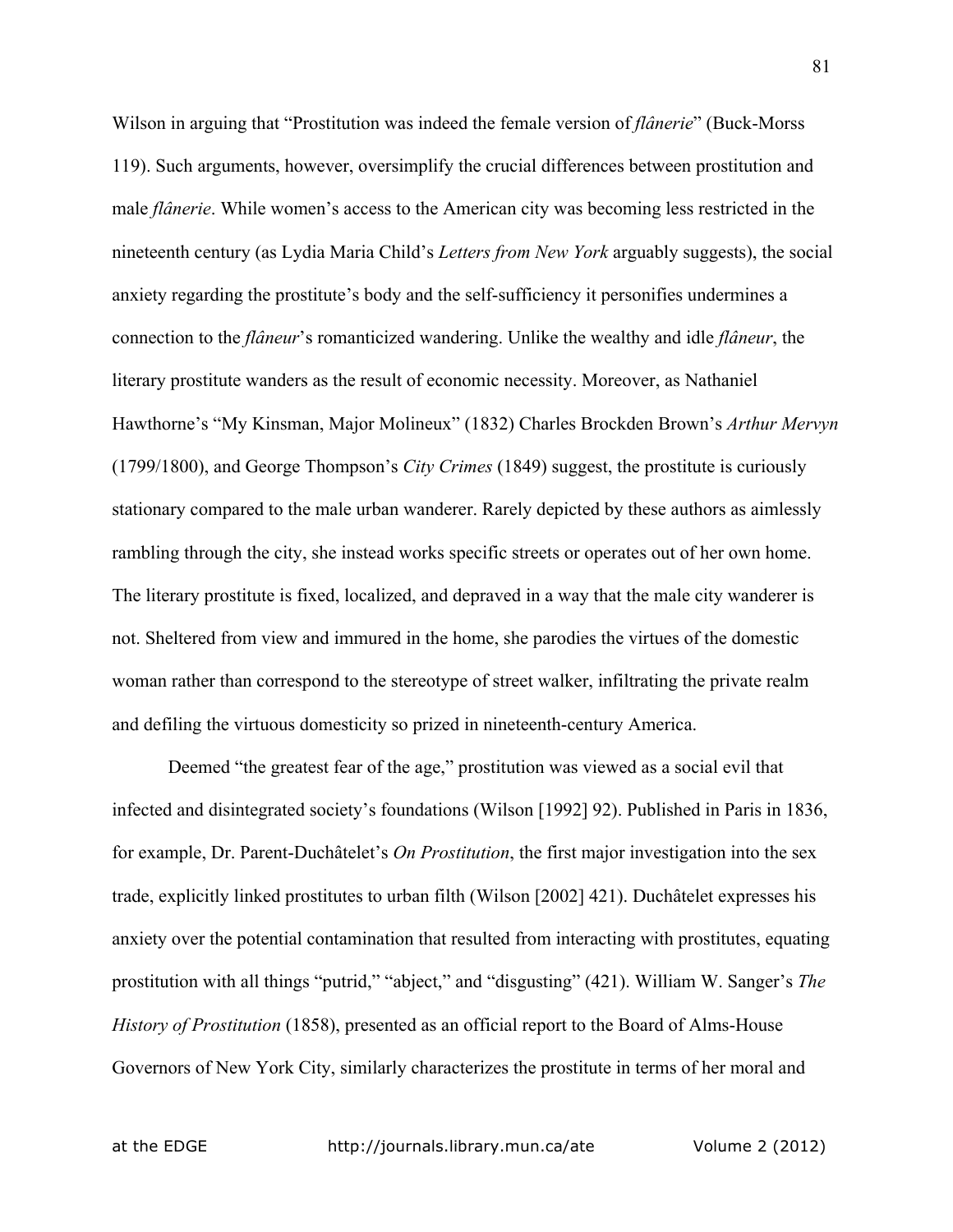physical contamination. Having questioned 2000 prostitutes in New York City and determining their average age to be 23, he concludes that juvenile degradation inevitably gives way to "premature old age":

> [The prostitute's] step is elastic, her eye bright, she is the "observed of all observers." The *habitués* of the [brothel] flock around her, gloat over her ruin while they praise her beauty. . . . But this life of gay depravity can not last; her mind becomes tainted of the moral miasma in which she lives; her physical powers wane under the trials imposed upon them, and her career in a fashionable house of prostitution comes to an end; she must descend in the ladder of vice. (Sanger 453)

With prostitutes claiming their cities' busiest streets as their "personal turfs," and courtesans loitering in hotels and theatres, the prostitute was considered at once polluted and polluting as prostitution became an increasingly visible occupation in America (Gilfoyle 18). Timothy Gilfoyle cites an 1855 copy of the New York *Tribute* that decried the visibility of prostitutes on Broadway and claimed that "One is so accustomed to the sight of these gaudily dressed butterflies that the street looks very strange without them" (30). The prostitute was ubiquitous on city streets.

As theorized by Charles Baudelaire, Georg Simmel, $<sup>1</sup>$  and, more recently, Walter</sup> Benjamin, the *flâneur* is the embodiment of nineteenth-century urban modernity. Defined in the *Encyclopaedia Lanesse* (1808) as "a lazybones . . . who doesn't know where to carry his trouble and his boredom" (qtd. in Ferguson 24), the *flâneur* is a social deviant, an idler who serves no

<sup>&</sup>lt;sup>1</sup> See, for example, Simmel's "The Metropolis and Mental Life."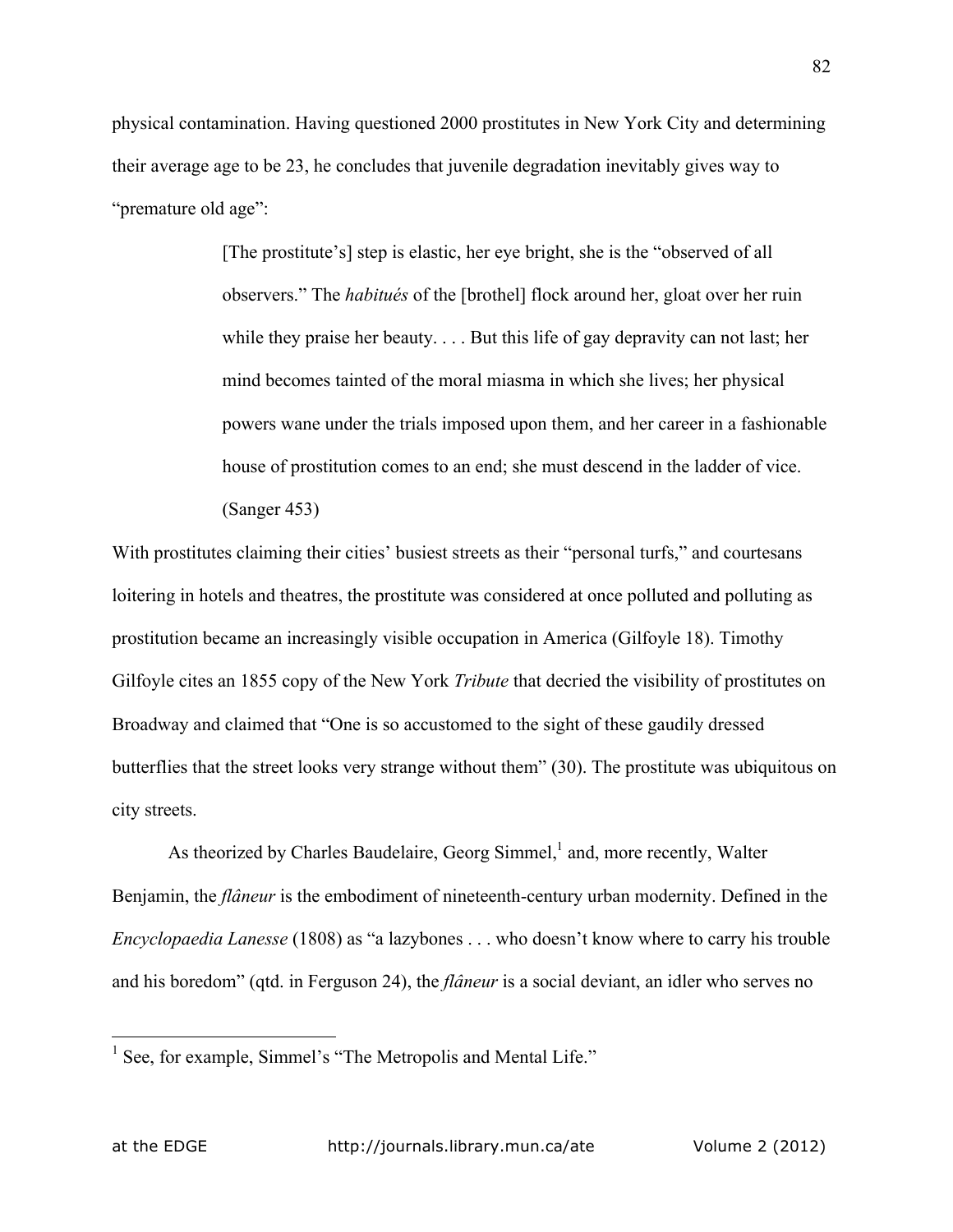tangible social purpose. Though he originates in Europe (nineteenth-century Paris according to Priscilla Ferguson's genealogy, and eighteenth-century London according to Dana Brand's), the *flâneur* is a complex figure, encapsulating at once a specific historical moment in a given geographic location and a more general reaction to the consumerism that was coming to define the West. As a historical figure, the *flâneur* existed in the midst of rapid industrialization, and Deborah Parsons argues that his free reign of the city was coming under increasing attack as the nineteenth century progressed (19). He is thus, by definition, someone who is "out of place," and wanders *because* he has no place (19). Ferguson's argument that he is marked by an "ostentatious inaction" (25) also implies that the *flâneur*, with his abundance of leisure time and seemingly inexhaustible funds, is not only gendered but also classed. *Flânerie* is, by definition, a bourgeois male prerogative.

The majority of critical discussions of the *flâneur* draw on Baudelaire's analysis, and focus particularly on the *flâneur*'s paradoxical social involvement and social alienation. In *The Painter of Modern Life*, Baudelaire describes the *flâneur* as an artistic "*man of the world*," one who possesses a broad understanding of society and all its intricacies (Baudelaire 7; original emphasis). He is wholly independent, and though detached from society, he views it with childlike curiosity: "The crowd is his element, as the air is that of birds and the water of fishes" (9). Though he is the "centre of the world," he is also "hidden" from it (9). Susan Buck-Morss suggests that his purpose as an artist is to loiter and commodify the city, writing or painting what he sees and then selling his account (111). He is paradoxically seen and unseen, constantly present but rarely interacting with his fellow city dwellers, and Ferguson elaborates on the *flâneur*'s simultaneous visibility and anonymity (26-31). He knows the geography and sites of his city, and though he traverses the metropolis independently and at random, he is perpetually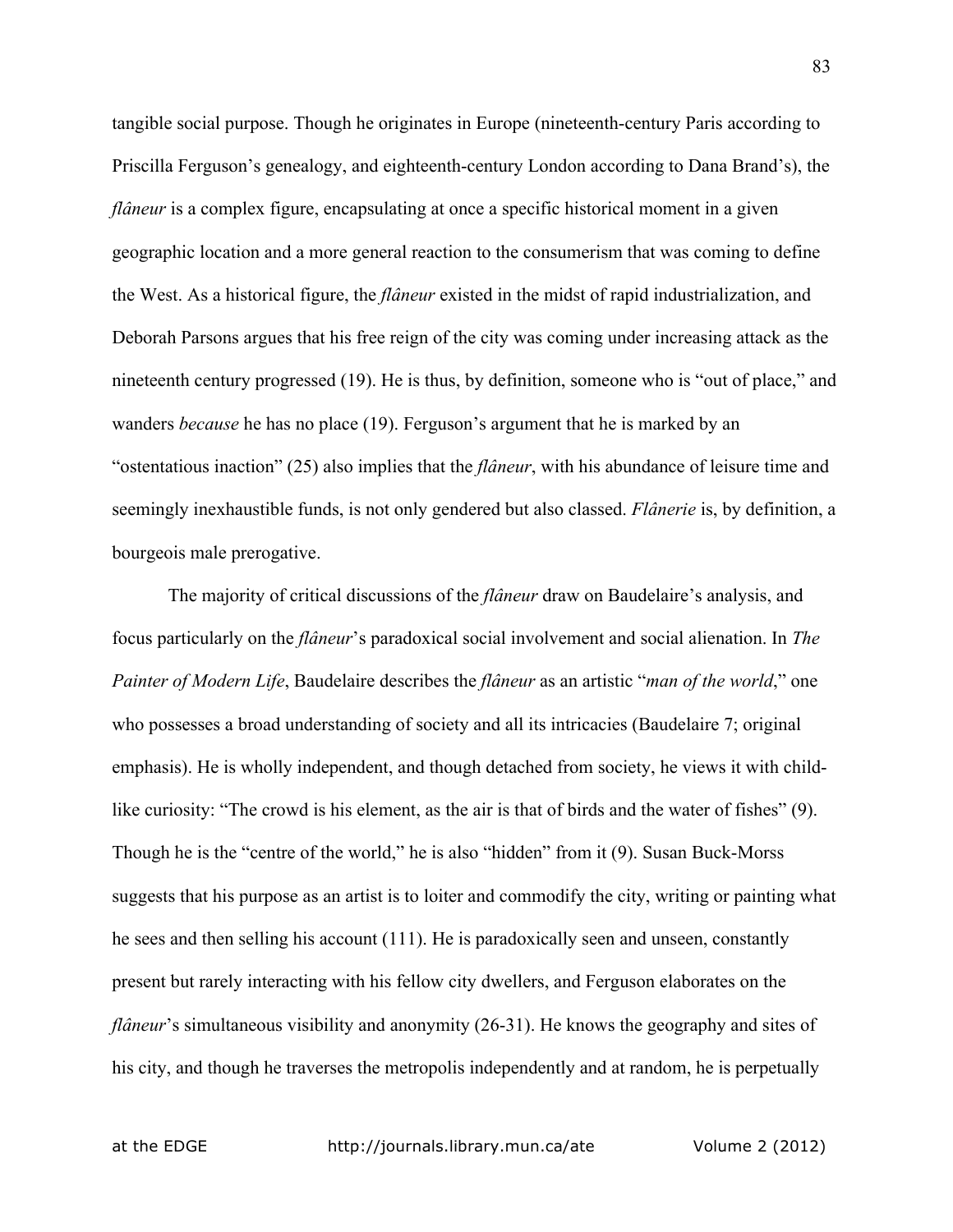anonymous and always at a distance. Never a hidden surveyor, he observes and is observed. His relationship to the city is consequently a reciprocal and paradoxical one: he is at once a part of and apart from the metropolis and its inhabitants.

He is also explicitly European, and the *flâneur* of Baudelaire's, Simmel's, and Benjamin's analyses botanizes on the asphalt $\epsilon$  of teeming, sprawling, well-established metropolises like Paris and London. Though Dana Brand acknowledges that the American *flâneur* was "undeniably and even slavishly derivative of his London and Paris models" (78), however, he ultimately identifies *flânerie* in the works of Poe, Hawthorne, and Whitman. The possible existence of the American *flâneur* is, nonetheless, debatable, and while Brand notes that America was primarily urban by the nineteenth century, he also acknowledges that American cities were no comparison in size and scale to their European counterparts, and did not offer the variety of spectacle or vastness of space required by the *flâneur* (66). The *flâneur* is consequently both gendered and geographically marked, and the cultural component of *flânerie* complicates an attempt to relocate the *flâneur* across the Atlantic. Complicating an American *flâneur* subsequently requires a reconsideration of the potential for female *flânerie* in America. Given the makeup of the American city and gender relations in nineteenth-century America, the American *flâneuse* becomes an especially debatable figure.

By definition, then, the European *flâneur* can have no direct American analogue, and Brand himself notes that the first literary depictions of *flânerie* by American authors were set in major European cities (66). Edgar Allan Poe's canonical "The Man of the Crowd" and "The Murders in the Rue Morgue," for example, are set in London and Paris, respectively. Brand

 <sup>2</sup> See Benjamin's *Charles Baudelaire: A Lyric Poet in the Era of High Capitalism*.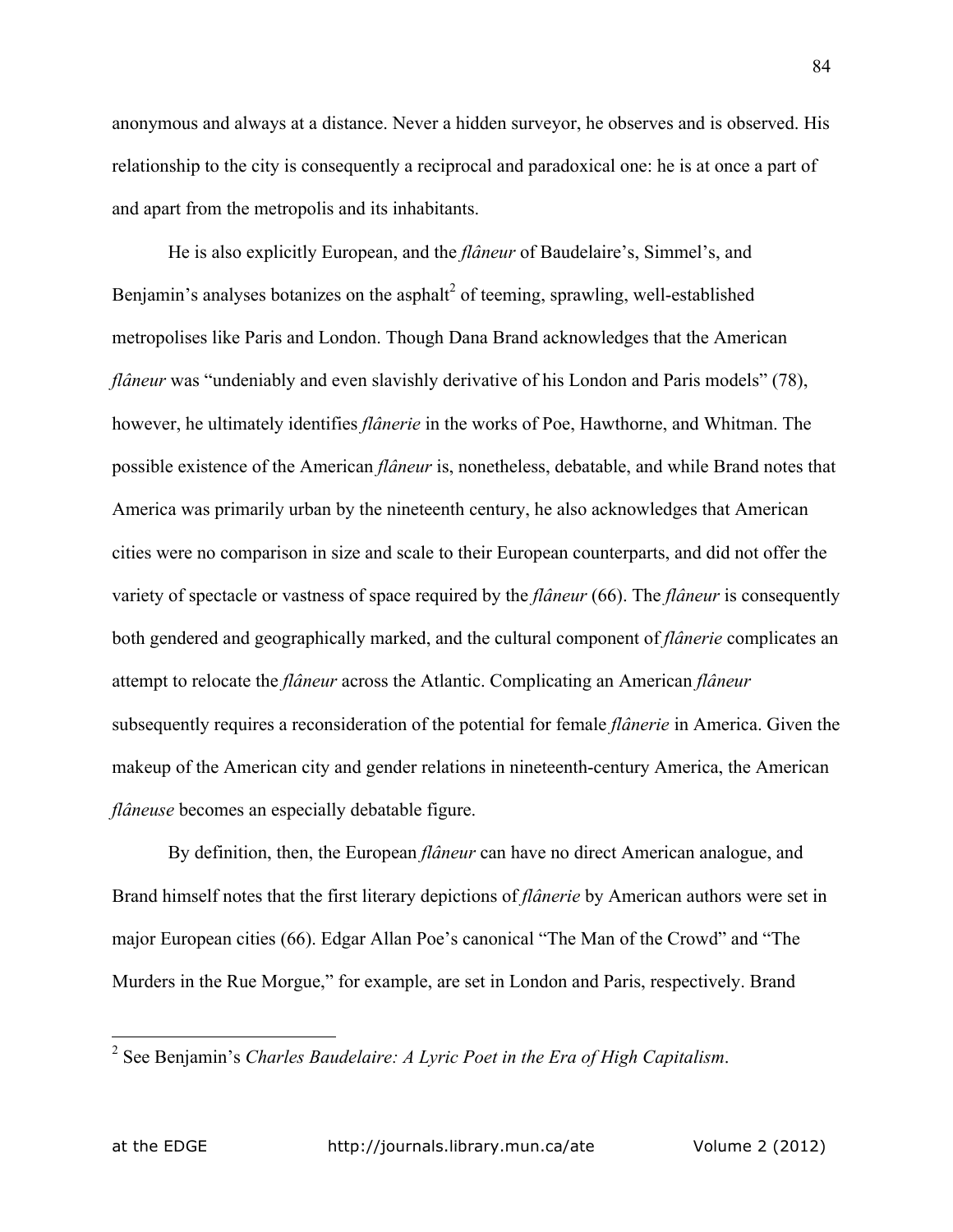argues that the tourist and the *flâneur* are conflated in these early portrayals, and suggests that writers such as Poe were influenced by British accounts of crowded European life, mostly notably Dickens's *Sketches by Boz* and Addison and Steele's *The Spectator* (66).

"[A]bsorbed in contemplation of the scene" beyond his London café window (Poe 399), Poe's protagonist in "The Man of the Crowd" taxonomizes the crowd while remaining completely distinct from it. Though he initially only notices the white-collared individuals in the crowd, his gaze quickly moves to the poor and criminal city dwellers, to the gamblers and "Jew pedlars" with which "all great cities are infested" (400). Poe employs the language of sickness in a story that centres on a narrator newly recovered from some unnamed illness. Unlike the criminals, however, the protagonist is not framed as an infectious threat, nor is he described as sharing their "swarthiness of complexion…filmy dimness of eye, and pallor and compression of lip" (400). Rather, Poe casts the fever that leaves his protagonist's intellect "electrified" (398) in a quasi-romantic light: while the urban criminal class—which includes the "rabid" (401) women of the town—is equated to a mass of infected bodies, the protagonist maintains a level of decency and purity. Though he only wanders amongst the working classes after his health has been compromised, he is not reduced to their squalor.

Poe's crowd is predominantly male. Women, however, were hardly invisible in the nineteenth-century city, and Elizabeth Wilson asserts that they were constantly in the public sphere, regardless of men's attempts to restrain and control their mobility ([1992] 93). Her description of Paris's "zones of pleasure" (93) suggests that the city's cafés, theatres, and restaurants provided numerous opportunities for women to socialize beyond the domestic sphere. Arguably, the "public woman" was becoming less of an oxymoron. In fact, the vast majority of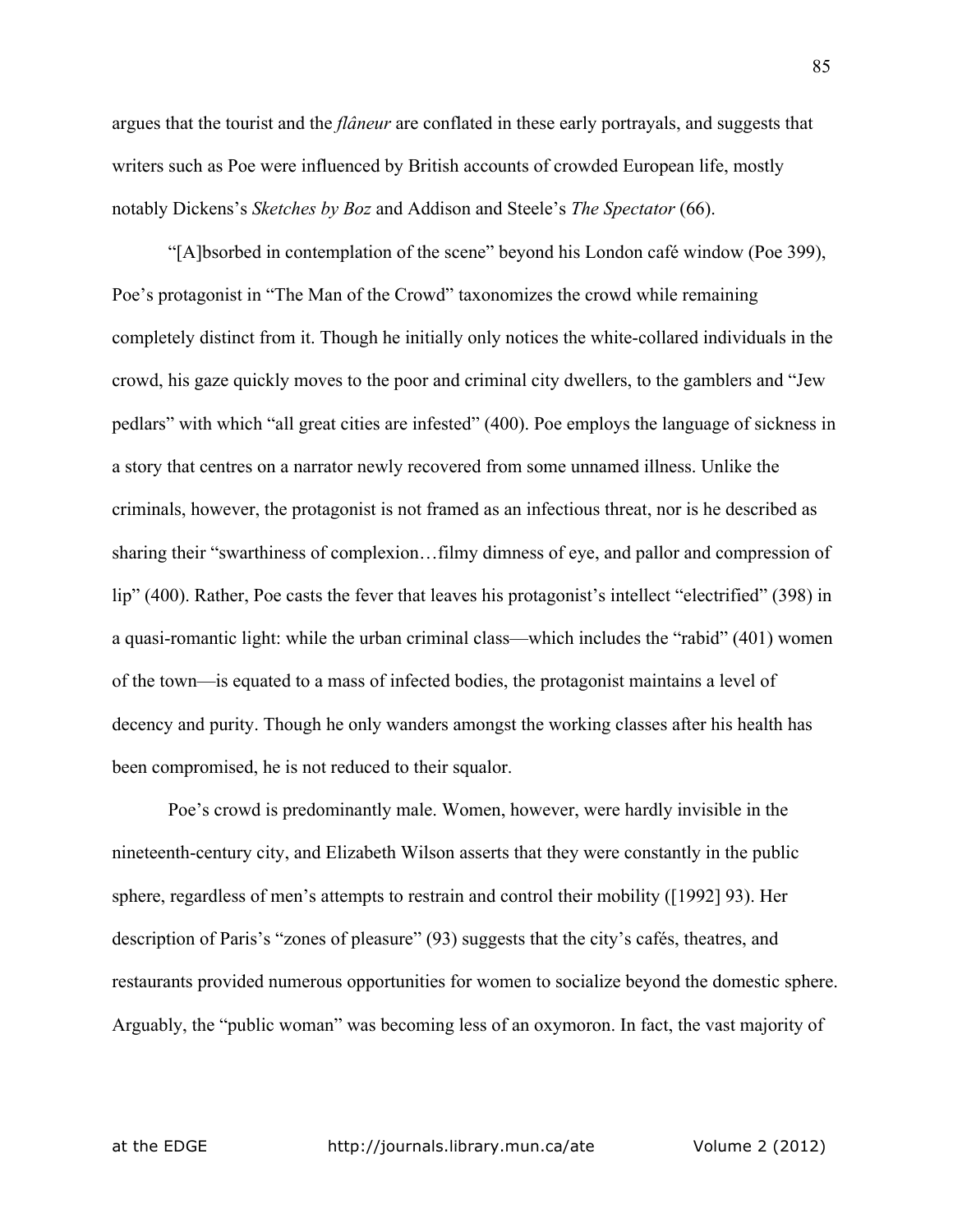women were, to some extent, public women, and numerous critics<sup>3</sup> have noted that the department stores of the 1850s and 60s allowed women to wander alone in the city, with window shopping serving as a kind of *flânerie* (Wolff [1994] 124).

American writer and activist Lydia Maria Child occupies a comparable position of independence in her *Letters from New York*. She projects a touristic gaze onto the city's underprivileged, and at times shares the *flâneur*'s blasé indifference: she enjoys New York because she largely overlooks its atrocities, emphasizing its "pretty parks" over its squalor and "black gutters" (Child 2). Like Baudelaire's *flâneur*, who prizes voyeuristic observation over social empathy, Child is never subsumed by the crowd she observes, and maintains her independence almost to the point of alienation, acknowledging that "[i]t is sad walking in the city…The busy throng, passing and repassing, fetter freedom while they offer no sympathy. The loneliness of the soul is deeper, and far more restless, than in the solitude of the mighty forest" (82). Having embarked on a self-proclaimed "world pilgrimage" (137), Child appears to traverse the city at large and at random, and in an inadvertent parody of the prostitute, she frequently wanders at night, walking along the Hudson "by the moonlight" (20) and "linger[ing] about the Battery at sunset" (48). The "lady's" place is, by contrast, in the home. Discussing the New Year's Day festivities in New York, Child explains that "[e]very woman, that *is* 'anybody' stays at home, dressed in her best" (75; Child's emphasis). Child's ramblings set her in direct contrast to the ideal female, whom she suggests is stagnant and housebound.

To argue that Child is a *flâneuse*, however, overlooks the subtleties of her social purpose and situation. The friend to whom she refers is male, and while Child's indiscriminate wandering

 <sup>3</sup> See, for example, Anne Friedberg's *Window Shopping: Cinema and the Postmodern* and Christopher Prendergast's *Paris and the Nineteenth Century*.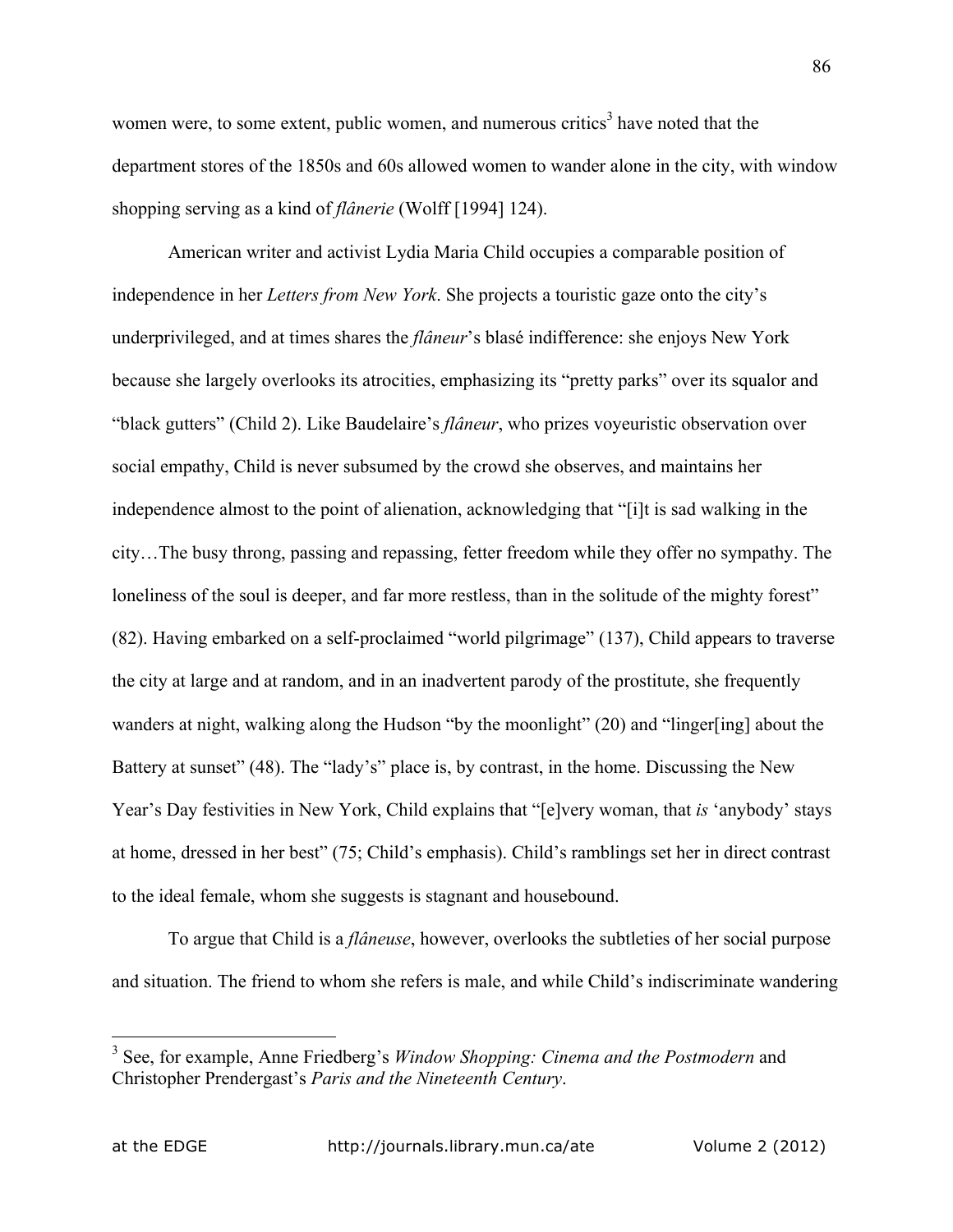suggests her sense of freedom and safety in New York, it must be noted that she is always accompanied by a male chaperone. Unlike the *flâneur*, Child is not free to move independently about the city. The restrictions on her mobility undermine and complicate an association between her and the *flâneur*, supporting Janet Wolff's argument that the character of the *flâneuse* was "rendered impossible by the sexual distinctions of the nineteenth century" ([1994] 45).

Arguments in support of the *flâneuse* are contentious largely because, as Wolff contends in "The Invisible Flâneuse," the literature of modernity is predominantly male-authored (37). Her argument that "modern" is synonymous with "public" in the texts examining metropolitan life (such as those by Baudelaire and Simmel) (37) suggests that they cannot account for women's experiences of modernity. Notably, feminist discussions of the *flâneur* largely respond to analyses of European *flânerie*. Since the American *flâneur* is already a dubious figure—if, indeed, he can exist at all—then discussions of the American *flâneuse* are doubly contentious. Not only did the gender relations of nineteenth-century America impede women's ability to wander the city, thereby making the *flâneuse* an unlikely figure, the composition of the American metropolis also challenged the potential for her existence. Indeed, whether in Europe or America, the wandering urban woman is rarely completely autonomous or marked for her femininity. Like Lydia Maria Child, French author George Sand, for example, was literally confined by her gender, unable to transcend the gendered spaces of the city because of her sex. Writing in 1831, Sand describes how she dressed as a boy to gain unmediated access to Paris and traverse the city freely: donning a suit, tie, and hat, she remarks that "No one knew me, no one looked at me, no one found fault with me; I was an atom lost in that immense crowd" (41). With its prototype a European male, the *flâneur* translates un-easily across gender or geographic boundaries.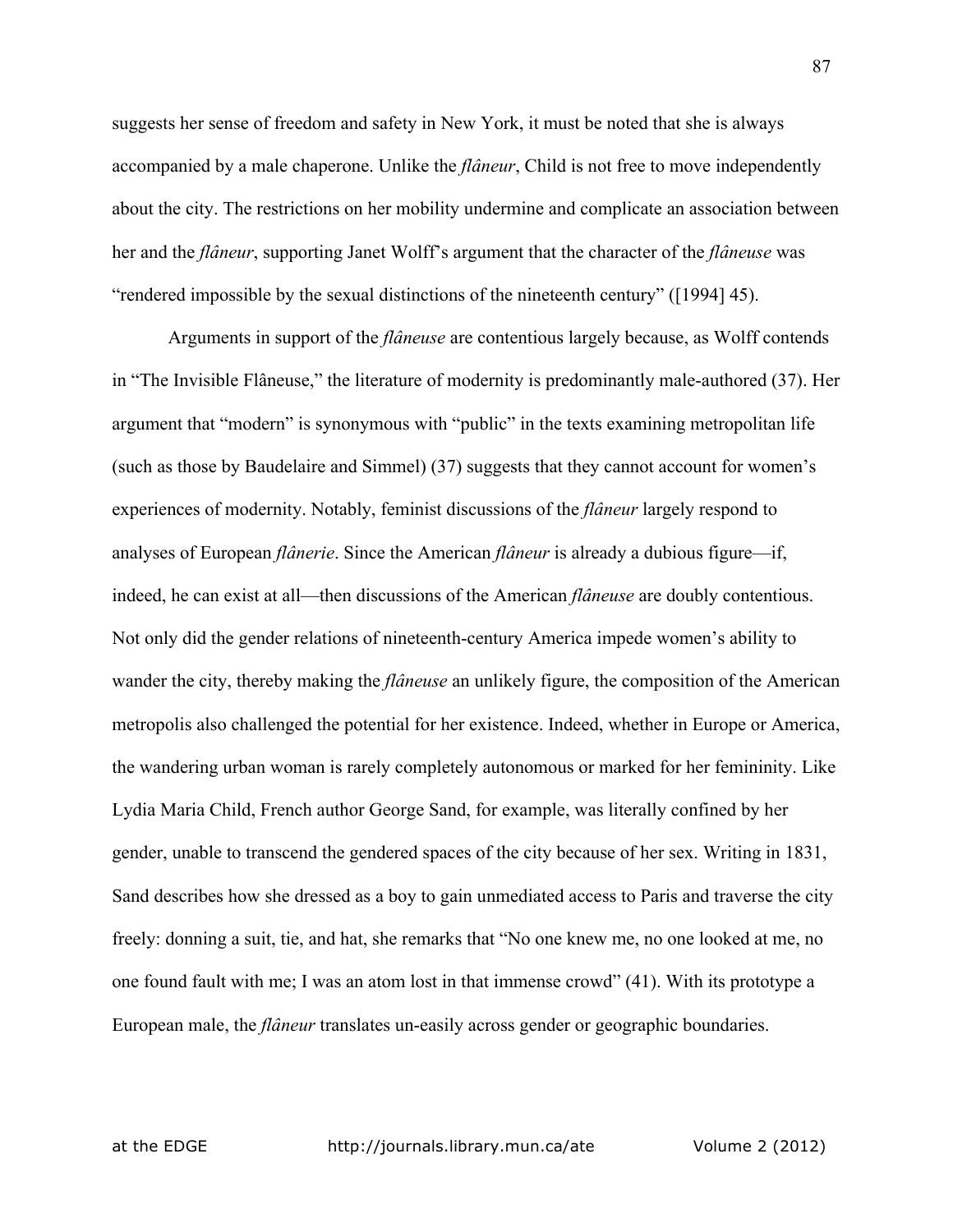Though Wilson and Buck-Morss have argued that prostitution was a woman's primary mode of *flânerie* in the nineteenth century, both Wolff and Ferguson suggest that women's ties to economics and consumption counteract their potential for *flânerie*. Wolff goes on to note that the rise of the European department store in mid-century did not afford women greater independence in the city, but made them increasingly dependent on men's finances: the shopping woman is, in effect, little more than a "public [sign] of [her] husband's wealth" ([1985] 44). Wilson proposes that the prostitute's selling of her body corresponds to the *flâneur*'s selling of his art (424), and by characterizing the *flâneur* as the "rootless outsider" of modern life, Wilson asserts that he had a certain affinity with the social and sexual deviants located on the periphery of society ([2002] 424). By arguing that women are a part of the urban landscape that the *flâneur* observes, however, Ferguson establishes a connection between women and consumption—as well as the consumption *of* women—in the nineteenth-century city that will prove integral in analyzing depictions of the prostitute in American literature.

The women whom Baudelaire describes participating in public life are similarly commodified and invariably marginalized, and his vilification of the wandering woman complicates her association with the *flâneur*. The women in *The Painter of Modern Life* are marked by their conscious attempts to make people notice and observe them, and he foregrounds this connection between women and the social gaze in his discussion of the prostitute: with "nothing to communicate," she is a diversion to "real world" concerns, "a kind of idol, stupid perhaps, but dazzling and bewitching, who holds wills and destinies suspended on her glance" (Baudelaire 30). Parsons suggests that the prostitute is a chaotic figure for Baudelaire because she flouts the artist/flâneur's attempts to categorize her (24). Baudelaire is at once dismissive of and fascinated with the prostitute and her relationship to modern society, as she is comparable to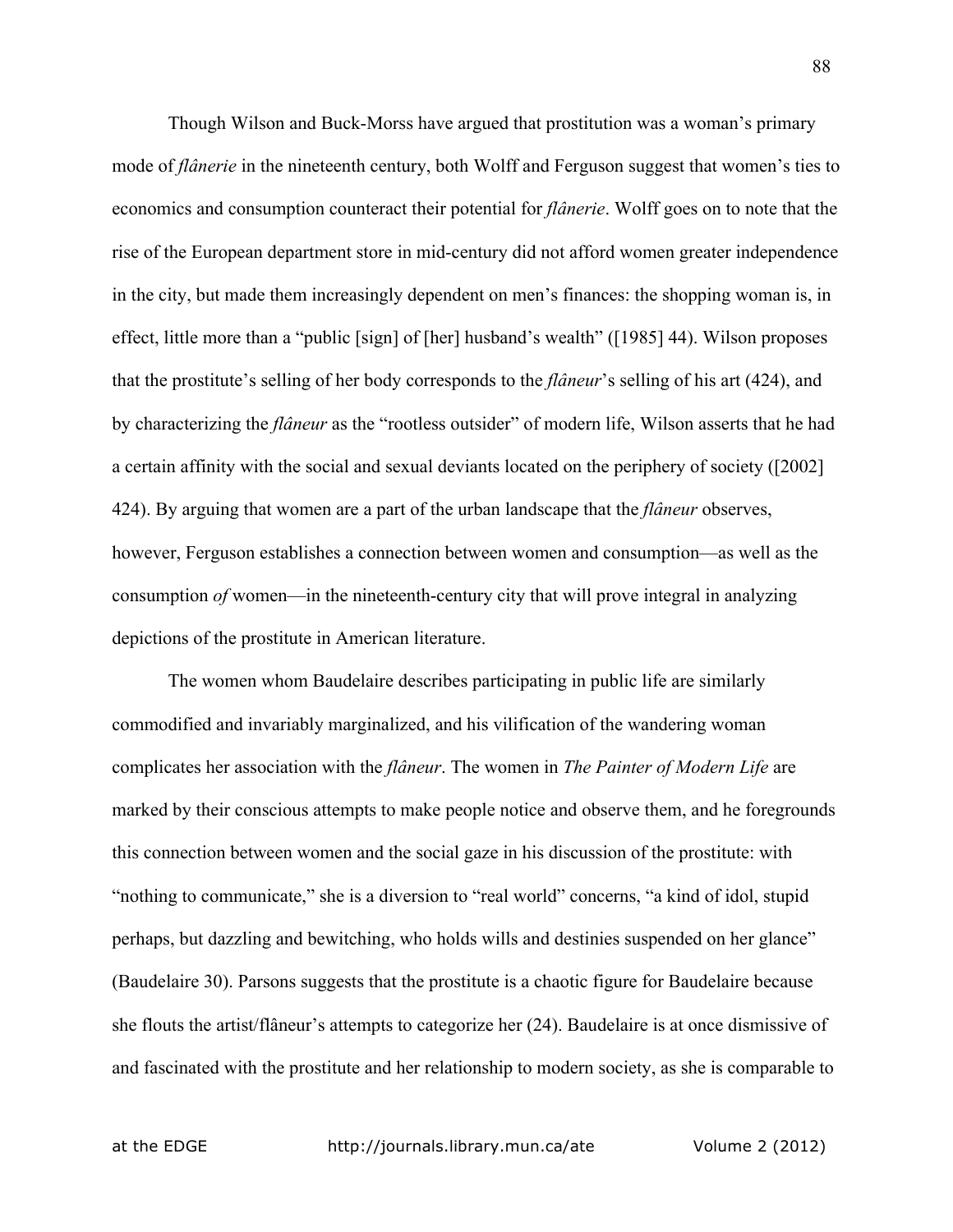the *flâneur* in her wandering and observing, to the dandy in her active displaying of herself, and to the rag-picker in her destitution (24). He extensively discusses the aesthetics of the prostitute, equating her to the "Protean image of wanton beauty" who embodies a "provocative and barbaric sort of elegance" (Baudelaire 36). Though Baudelaire's prostitute, like Poe's women of the town, initially appears to be a beautiful work of art, she is little more than a "wrinkled, bejewelled and paint-begrimed beldame," immoral, sullied, and "filled with filth" (Poe 401). While the *flâneur* is characterized by his amorality, the prostitute is equated to "the perfect image of the savagery that lurks in our midst…a sort of gipsy wandering on the fringes of regular society" (Baudelaire 36-7). The comparison to gypsies had a particularly criminal resonance in the nineteenth century. Characterized by criminologist Cesare Lombroso as "[l]overs of orgies and noise," gypsies were a highly sexed, "thoroughly criminal race, with all its passions and vices" (Lombroso 119). Comparable to "savages and criminals" (119), gypsies epitomized social upheaval and chaos, and the wandering woman is similarly denigrated and associated with lax morals. While he idealizes the wandering urban man, Baudelaire suggests that the wandering urban woman must have an ulterior motive, and though the prostitute is liminal like the *flâneur* she does not aestheticize the city with a detached gaze. Instead, she is a "woman in revolt" (Baudelaire 37), a woman who flouts the dumb passivity Baudelaire prizes and the domestic stasis that marks the "lady" in Child's *Letters*. The prostitute scoffs at gender norms, often to the point of being "masculine in [her] brazenness" (38), and Baudelaire overlooks the irony of such transgressive behaviour in a woman who commodifies her femininity. She is inherently linked to social upheaval. She is a threat.

She is also notably absent, however, from the literature of the period. The very invisibility of the prostitute in nineteenth-century American literature renders her a curious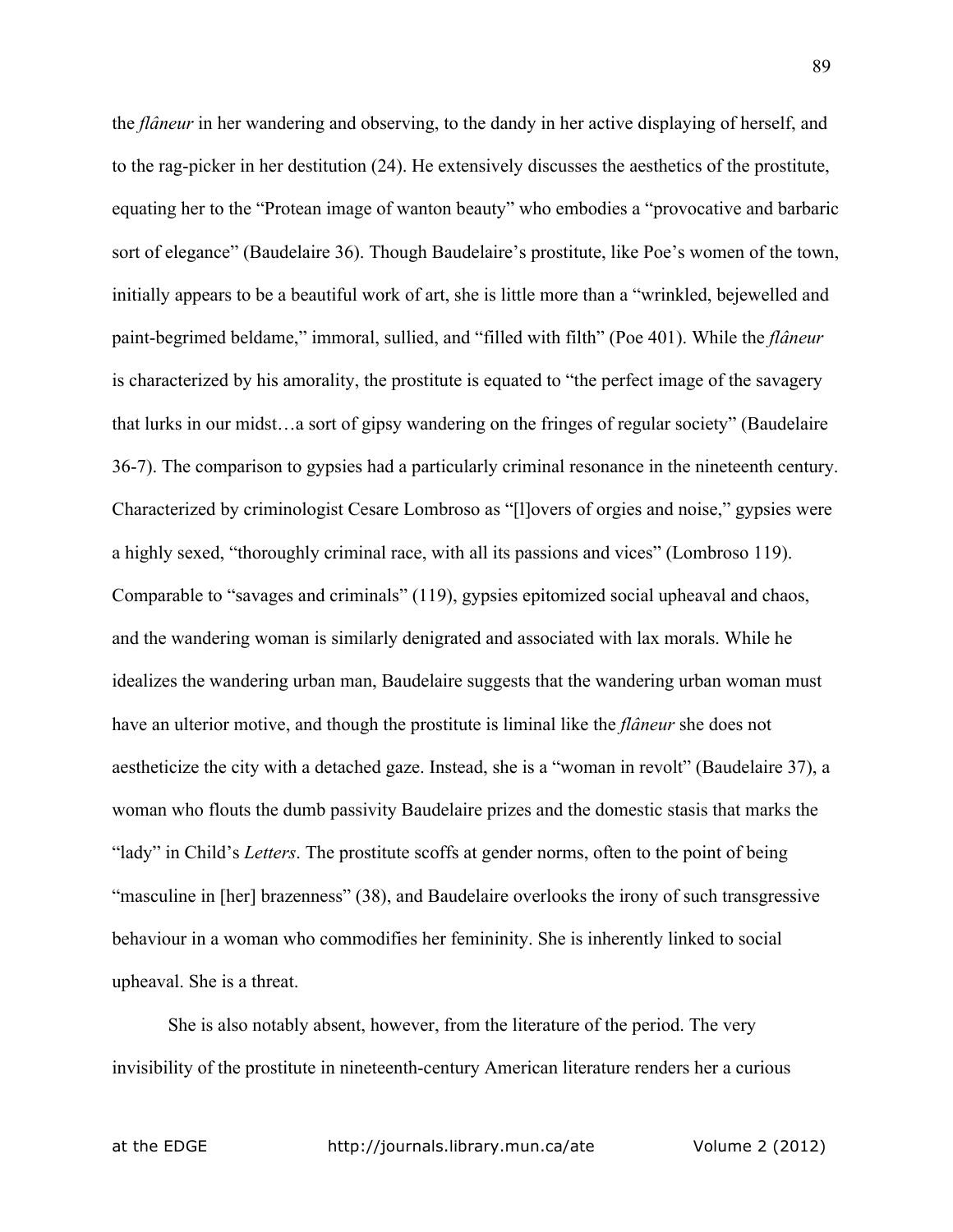analogue to the *flâneur*. In Hawthorne's "My Kinsman, Major Molineux," Brown's *Arthur Mervyn*, and Thompson's *City Crimes*, the prostitute is a silent and repressed figure who exists at the literal margins of society. Presented through the eyes of a wandering man in each text, she is described briefly and in passing. Her profession is not explicitly named, but hinted at through thin veils. Unlike the *flâneur*, she makes a conscious effort to connect with her fellow city dwellers, for they are her source of income. She does not have the luxury of living in self-willed isolation, and her livelihood requires that she seek connections with the society that paradoxically rejects and carries on intimate transactions with her. Moreover, Hawthorne, Brown, and Thompson never depict the prostitute engaging in anything remotely resembling *flânerie*. Confusing the categories of sexual deviant and refined lady, the prostitute is housebound and entices clients into her home while rarely—if ever—crossing its threshold. Though she possesses her own gaze, she is sheltered from view, as society's gaze is a threat for her, a harbinger of judgement and scorn. She is implicitly connected to disease and infection, her body seen as a threat to society's health, and she is tied to her physicality in a way that the *flâneur* is not. On the contrary, Deborah Parsons argues that the *flâneur* is, for all intents and purposes, entirely chaste, and though he may be surrounded by women, he (theoretically) abstains from sexual relationships with them (17). While the prostitute is marked by her capacity to sate the appetites of others, the *flâneur* is characterized by his disconnected autonomy and subsequent ability to transcend his sexual needs.

Hawthorne, Brown, and Thompson's young heroes are each introduced to the city through this symbol of female depravity. She is a sphinx of sorts, a figure whom the male protagonist must encounter in order to enter the metropolis. If the city is, as Charles Brockden Brown terms it, the "chosen seat of misery and vice" (Brown 193), then the prostitute becomes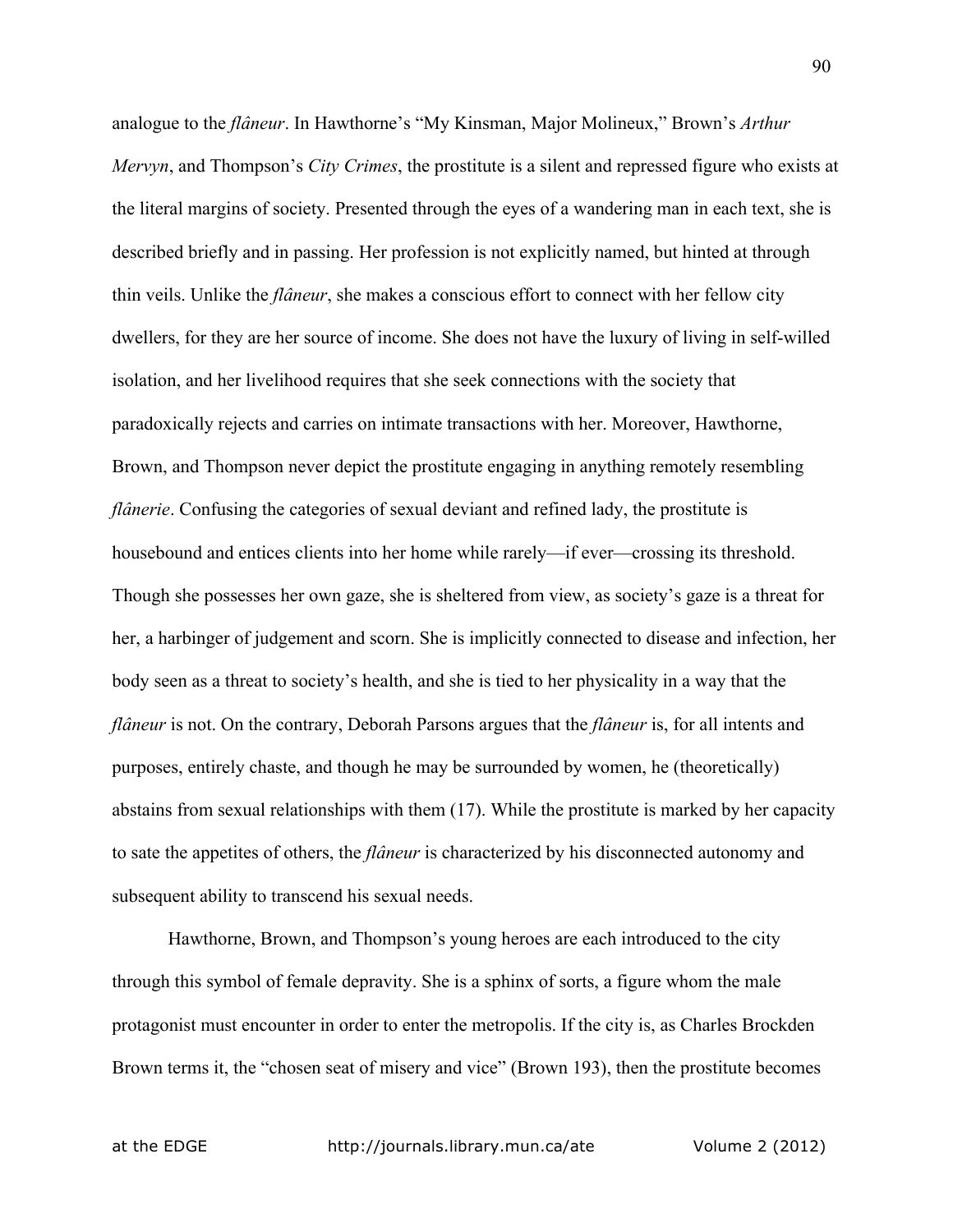its embodiment. The young prostitute in "My Kinsman, Major Molineux" does not parade herself around Boston's streets. Instead, she is located at the centre of a maze: Robin must manoeuvre the city's labyrinthine streets to find her, turning corners at random and becoming completely disoriented before he happens upon her home, located on a "street of mean appearance [lined with] ill-built houses" (Hawthorne 216). She is one of the first city dwellers with whom he interacts.

She is shrouded in mystery. Robin only happens upon her when he is nearly overcome with hunger and, questioning "the propriety of demanding...the necessary guidance from the first solitary passenger whom he should meet" (216), he allows his body's needs to take precedence over social decorum. Like Poe's protagonist, Robin experiences the physical and mental weakness that facilitates his entrance into the city's underworld that the prostitute inhabits and embodies. Hawthorne leaves it to his readers, however, to discern the woman's profession, and though she never declares herself to be a prostitute, "Robin [reads] in her eyes what he [does] not hear in her words" (218). Her depravity is visible, and Robin is immediately made uneasy by the "sly freedom" (217) he detects in her eyes. Her suspected independence is motive for suspicion. She has no name and no identity, though her anonymity is hardly comparable to the *flâneur*'s detached social observation. Even when she re-emerges at story's end as a witness to Major Molineux's hazing, the lady is without an identity, and is wholly subsumed by the mob. While the *flâneur* is able to maintain his independence within the crowd, the mob engulfs the woman, and Robin only recognizes her as a series of detached, overtly sexualized parts: "he hard a peal of laughter like the ringing of silvery bells; a woman twitched his arm, a saucy eye met his, and he saw the lady of the scarlet petticoat" (229). Her individuality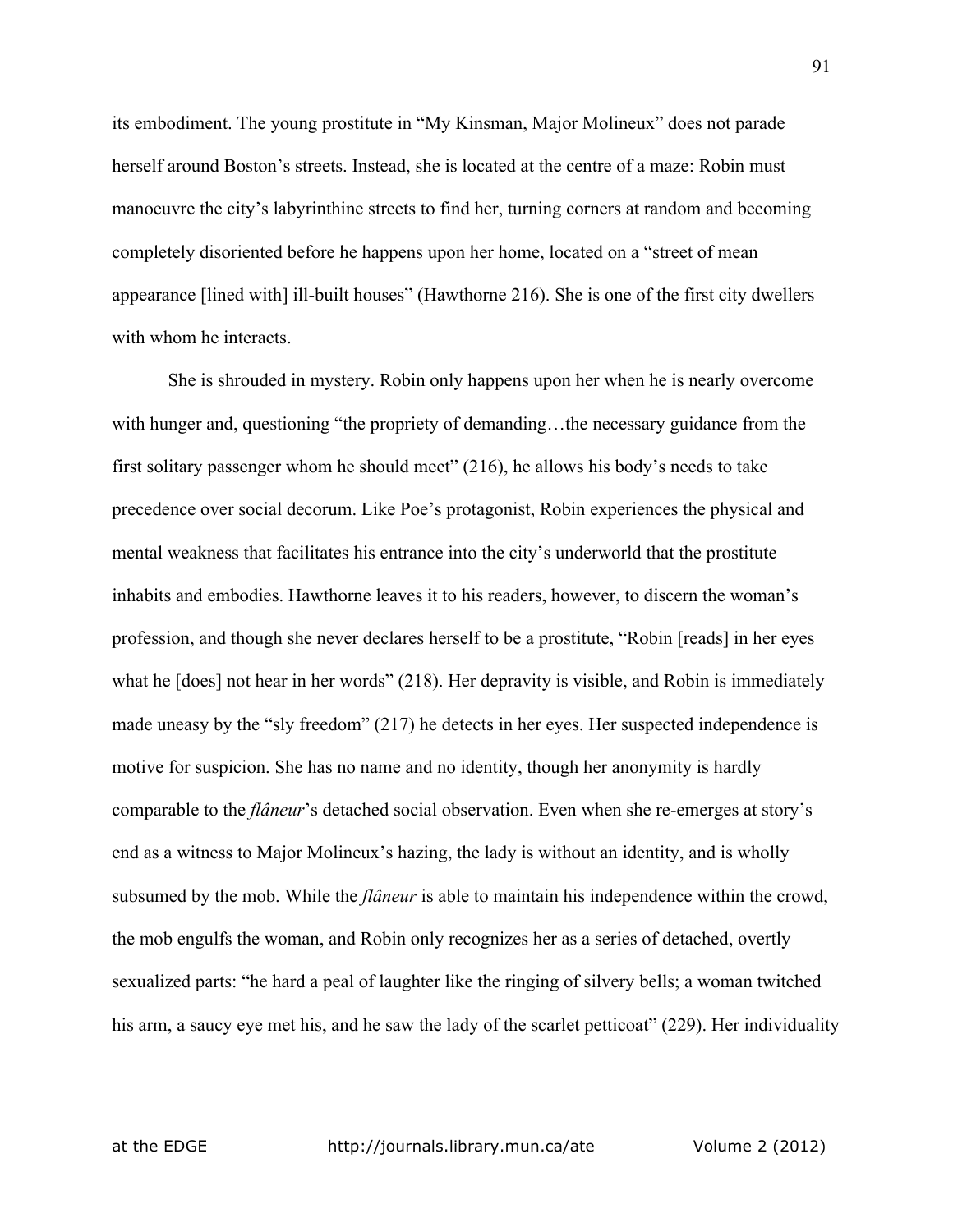is compromised once she leaves the precincts of her dwelling, and she becomes little more than an aggregate of recognizable features in an otherwise faceless mob.

Hawthorne relates that she is "a dainty little figure, with a white neck, round arms, and a slender waist, at the extremity of which her scarlet petticoat jutted out over a hoop" (217). The metonymic petticoat becomes the defining feature of the prostitute, the sole marker of her identity, and she is henceforward simply titled "the lady of the scarlet petticoat" (229). Like Baudelaire's Woman, who is inextricable from the "muslins, the gauzes, the vast, iridescent clouds of stuff in which she develops herself" (Baudelaire 31), Hawthorne's lady is tied to her garments and she dresses her body as a commodity for the city's men to consume. Appropriately, the woman defined by her petticoat lives above "a shop for petty commodities" (Hawthorne 217), and Andrew Loman anchors this scene in the economic debates of eighteenth-century Massachusetts, referencing the 1719 pamphlet *The Present Melancholy Circumstances of the Province Consider'd.* In it, the anonymous author rails against the import of expensive European goods, equating the consumption of alcohol with the purchase of "shop goods" (351). Loman argues that the author moralizes against such imports not because they "suggested that the heirs of the Puritan errand were becoming cosmopolitan Europhiles," but because they threatened American trade and the American economy (351). According to *The Present Melancholy Circumstances*, foreign imports are "needless" and of "no advantage to the public": rather than benefit the economy, they "tend further to impoverish us" (6). "By dint of her apparent profession and also her residence," the lady is, in Loman's words, "linked to the[se] attacks on moral dissipation and extravagance" (351). She is connected not merely to economic transactions, but specifically to superfluous consumption. Poe's narrator in "The Man of the Crowd" likewise scorns the crude consumerism represented by the prostitute, and in his litany of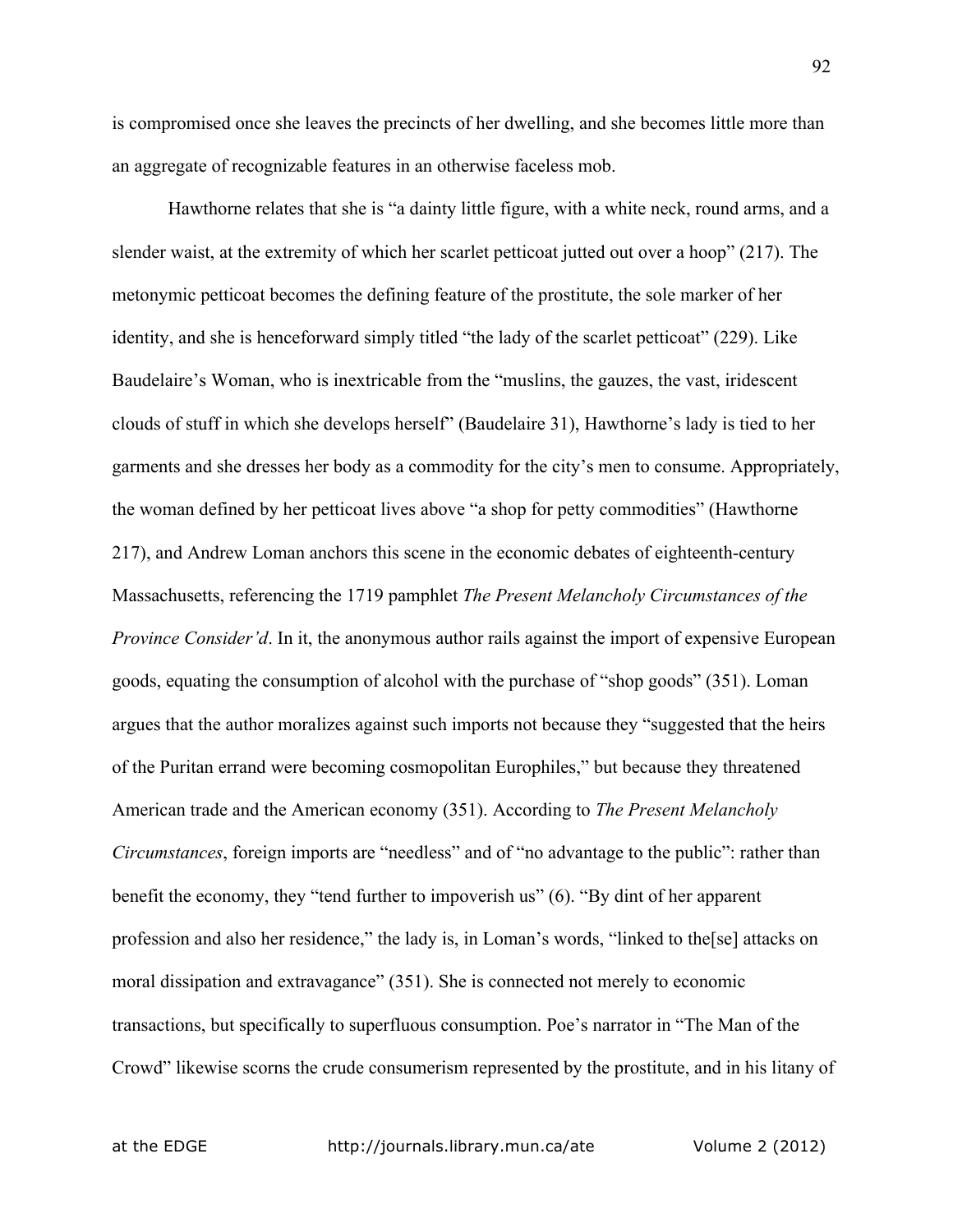street walkers and workers, only the vendors occupy a lower place than the prostitute. She is counted amongst those who transform the street into a mere marketplace. Hawthorne's lady of the scarlet petticoat similarly sells her body as the storeowner sells his trinkets. With a voice "the airy counterpart of a stream of melted silver" (217) and a laugh like the "ringing of silvery bells" (229), imagery which evokes economic transactions, she is merely a part of the excessive urban commercialism that the *flâneur* detests.

While Robin is drawn to the lady's door after he detects "a woman's garment within" (216), she remains in her house, and, claiming that Major Molineux is found inside, does not reveal any knowledge of the city and never offers to map its streets for Robin. Though Robin is, as the narrator notes, "half-willing" to enter the prostitute's home (218), she is framed as a quasisiren who lures him into potential sexual transgression. Unlike the *flâneur*, she is not in the public realm, instead inviting Robin into her private domain. Hawthorne conflates the public and private spheres, suggesting that the domestic is not, in fact, a hallowed space. The home is instead a site of vice and immorality, and though it is shielded from the public gaze, it is also easily accessed by outsiders. The prostitute is tied to the house, and though she positions herself in her doorway "to observe [Robin] without a corresponding display on her part" (216), her door acts a literal barrier. Unlike the *flâneur*, she is sheltered from view, unable to be observed, and the fear of being seen by the night watchman forces her to "[vanish] speedily into her own domicile" (218) when he appears. The disciplinary gaze is a threat for her, and she must actively remain invisible. Her appearance at Major Molineux's hazing is extraordinary: though she is, in this moment, the ally of the night watchman, the hazing is an example of urban anarchy. She only appears in public when the rules of urban order have been suspended.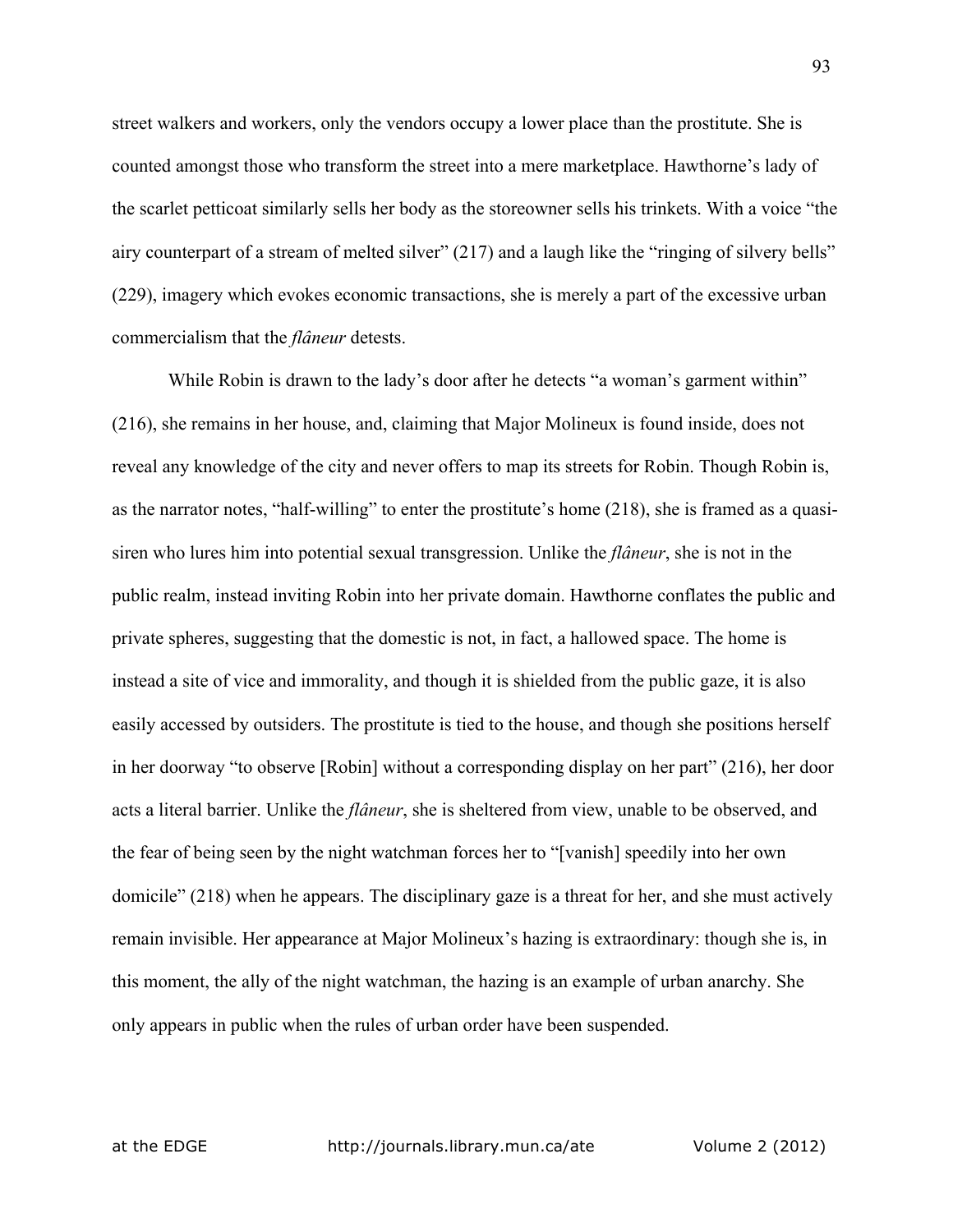Taking readers directly into the prostitute's home, Brown anticipates Hawthorne's subversion of the Victorian notion of a safe domestic sphere. Fallen women are, in fact, ubiquitous in *Arthur Mervyn*, from Clemenza Lodi, to Arthur's own sister, to the Miss Watson of Welbeck's youthful transgressions. The central "fallen women" of the text, however, are Mrs. Villars and her dubious daughters, whose living arrangements parody the traditional family unit: the patriarch has conveniently died, leaving the matriarch to arrange sexual relations for her daughters that in turn produce no children. The women are immediately established as the Other within their society as, "lately arrived from Europe" (Brown 221), they are foreigners in Philadelphia. It must be noted that Europe in 1793 was a site of upheaval in the wake of the French Revolution; with Louis XVI's execution, the year marked the beginning of the Terror in France. As the "widow of an English officer" (221), Mrs. Villars has an indirect tie to European military campaigns. The Villarses are, by extension, implicitly connected to social chaos and political unrest.

The domestic sphere is a "temple of voluptuousness" (320) in *Arthur Mervyn*, and the immorality of its inhabitants is manifested in the physical state of the house: Arthur marks that "an air of negligence and disorder was everywhere visible" (321). These women are hardly angels of the house, but they are not streetwalkers either. Like Robin, who is lured by the lady of the scarlet petticoat, customers must seek out the Villars's house, which is located in "a remote quarter of the city" (220). The women are not obviously visible or easily accessible. Clemenza, for example, is immured in the house, and, as Arthur penetrates into the heart of the brothel to find her, he decries the "Doors and passages between her and [him]" (313). She is separated from him, shielded from his sight and kept from any physical connection to him. Hardly the ubiquitous presence on the streets evoked by the New York *Tribute*, she is virtually impossible to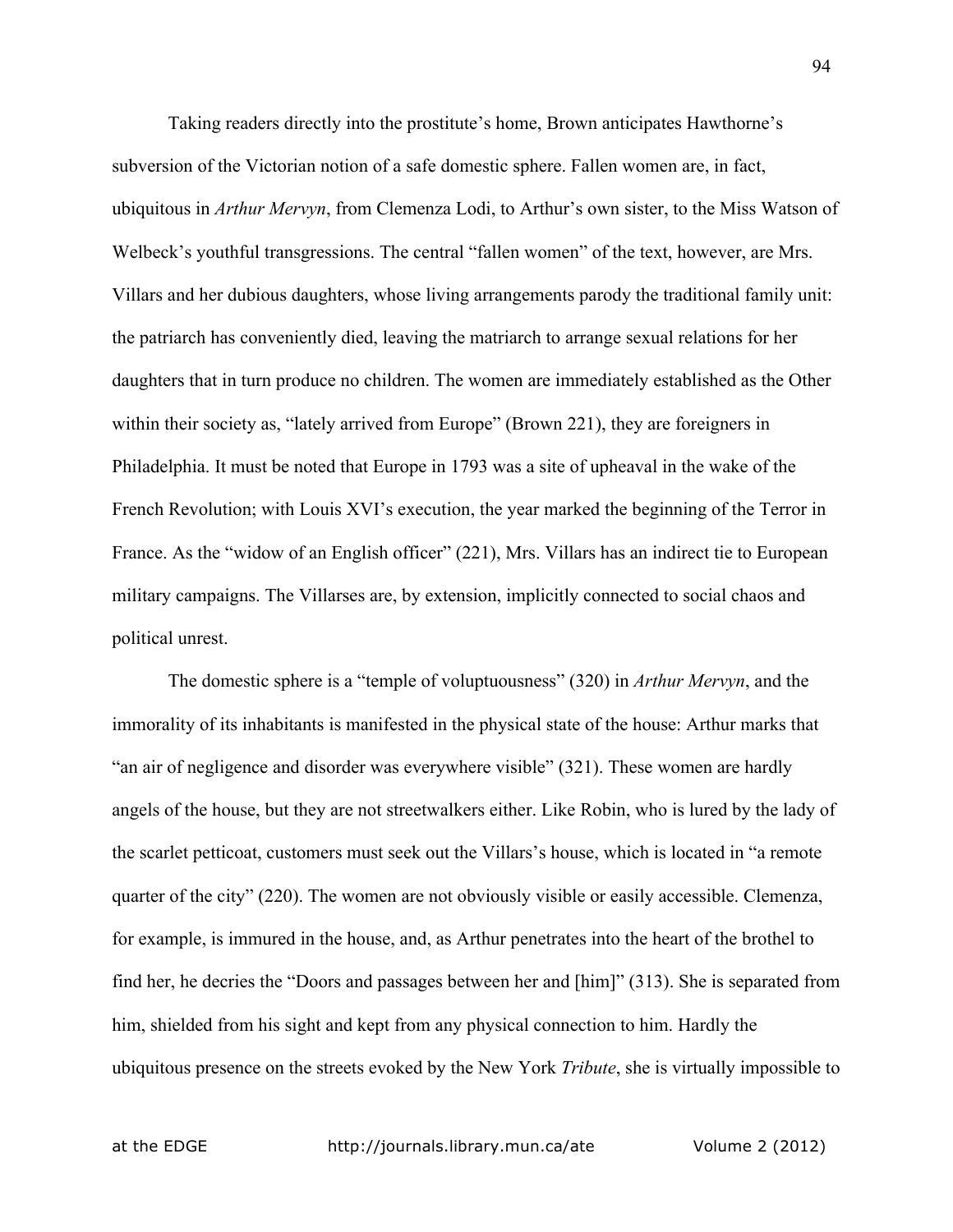find. Arthur's first view of Mrs. Villars's daughter likewise comes when he barges into her room, happening upon "Two females, arrayed with voluptuous negligence, in a manner adapted to the utmost seduction, and seated in a careless attitude, on a sofa" (318). They are hidden from view even within the domestic sphere, and, like the lady of the scarlet petticoat, they attempt to remain unseen, shrieking with terror when discovered by Arthur.

Brown explicitly connects the prostitute to commerce and money, though his depiction suggests an intense suspicion of the economically self-sufficient woman that is not as easily discernable in Hawthorne's depiction. The figure of the *flâneur* is marked for his financial security, and his idleness stems from his seemingly never-ending source of income. Mrs. Villars's neighbours, however, grow wary of her when they suspect that her "subsistence was derived not from pension of patrimony, but from the wages of pollution" (221). She is directly contrasted to women like Achsa Fielding and Mrs. Wentworth who procure their income through the acceptable state of widowhood. The only women whom Brown depicts earning their own living, independent of a man's allowance, do so by immoral means. Though Mrs. Villars "stooped to the vilest means of amassing money" (221), she is rich enough to keep two houses, one in Philadelphia and one "in the environs" of the city (222). The prostitute is not specifically a public or urban figure in Brown's depiction, and her geographic liminality reflects the general collapse of the city-country binary that pervades the novel. She has infiltrated both the sacred domestic and rural spheres.

In plague-ridden Philadelphia, however, the domestic sphere and the bodies of the women who maintain it are already thoroughly contaminated. *Arthur Mervyn* is marked by a connection between sickness and corruption, with disease becoming one of the physical manifestations of sexual depravity. The Villars's brothel becomes a literal site of sickness, and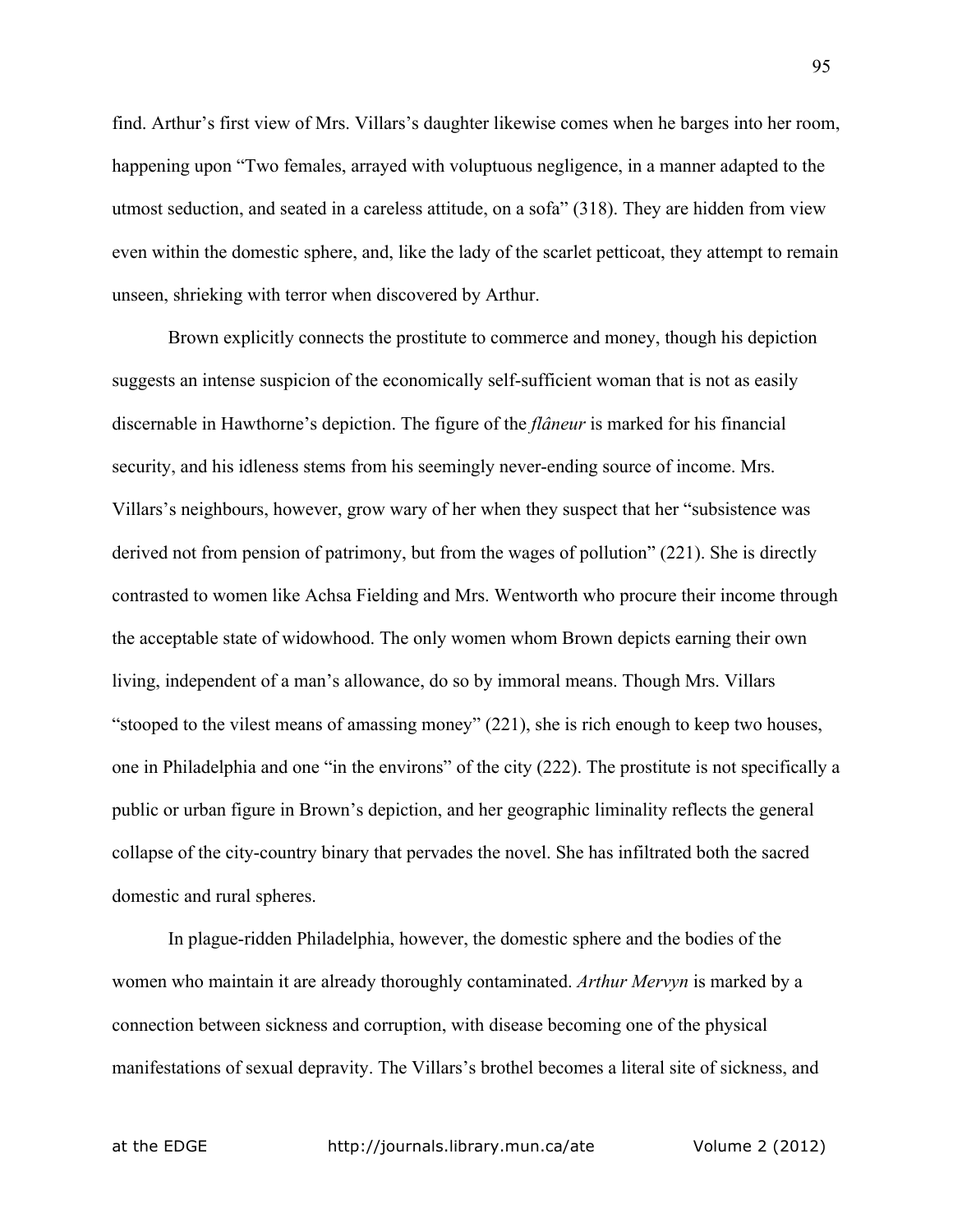the women flee to their country home when the plague strikes in the city, leaving one of their customers to die in the house. In another parody of domestic felicity, the home is made a locus of illness, a place of moral and physical disintegration. In *The Politics and Poetics of Transgression*, Peter Stallybrass and Allon White extensively discuss the connection between morality and disease in relation to the prostitute (125-148). Noting that the city was both exoticized and framed as "the locus of fear, disgust, and fascination" (125), they suggest a nineteenth-century obsession with the urban abject of which the prostitute was seen as the physical manifestation. The city was mapped to divide the clean areas from the dirty, and designed to segregate the filthy from the middle and upper classes. Their argument suggests that although filth was kept at a distance, its visibility preserved class boundaries while also providing visible proof of the corruption of the poor. Though, as Stallybrass and White note, the poor and criminal "transgress[ed] the boundaries of the 'civilized'" body (132), their very transgression maintained the bourgeois understanding of exactly what the "civilized body" *should* look like.

The threat of physical corruption was personified by the prostitute, whose body, as Stallybrass and White argue, was conflated with discourses of filth and germs. Disease and crime were linked in the nineteenth century, and the English Contagious Diseases Acts of 1864, 1866, and 1869 permitted police to arrest women suspected of having gonorrhoea or syphilis. In America, the New York Society for the Prevention of Contagious Diseases likewise attempted to curb disease by eradicating prostitution (Gilfoyle 185). The prostitute's body was the symbolic "breeding ground of physical and spiritual germs" (138). Though Stallybrass and White note that the *flâneur*, by dint of his detachment, was—theoretically—never infected with such germs, the prostitute was characterized as the very source of this contamination. Baudelaire and Poe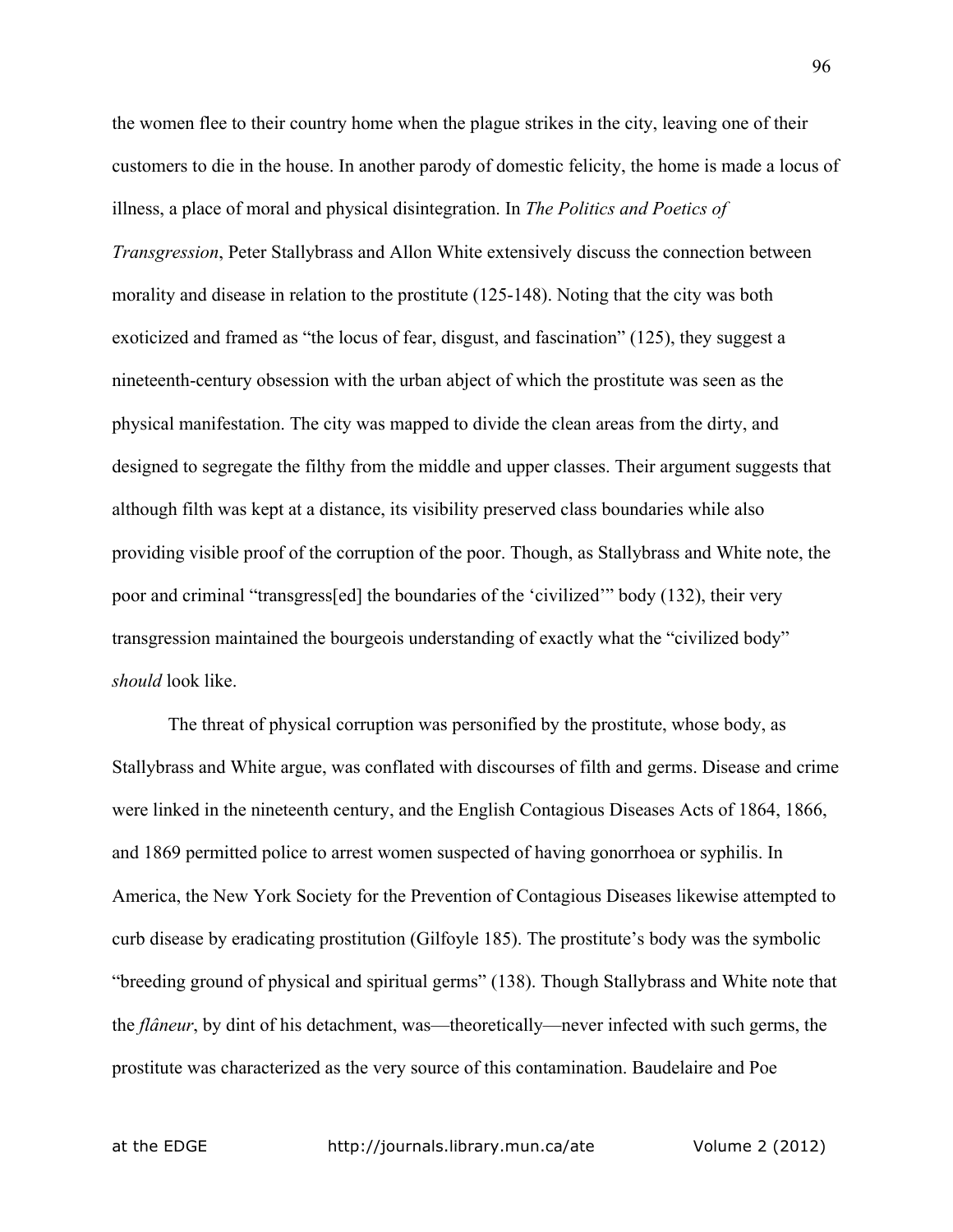likewise make clear this connection between prostitution and disease. Describing the hierarchy of prostitutes on the streets of Paris, Baudelaire differentiates between the young and proud courtesans on the one hand and on the other the whores, the "poor slaves" of the "filthy stews" of the city (Baudelaire 37). The whore's body is a sick body, a consumptive body, or an obese body, subject to "that hideous health of the slothful" (38). Poe's woman of the town is similarly grotesque, her moral transgressions manifest in her physicality. She is physically dirty, and, describing the young prostitute "burning with a rabid ambition to be ranked the equal of her elders in vice" (401), Poe suggests that she is at once infected and infectious.

Like the bodies of the prostitutes of Poe's story, Clemenza Lodi's features begin to match her indiscretions: her "roses had faded, and her brilliance vanished" (324), and she mirrors the wasted and feverish bodies of the yellow plague victims that litter Philadelphia's streets. According to Mrs. Wentworth, Clemenza is little more than "Welbeck's prostitute" (Brown 360), despite the fact that she never took money from him in exchange for sex. Brown, however, never uses the word "prostitute" to describe the women in his novel who sell their bodies. As in "My Kinsman, Major Molineux," prostitution is merely implied in *Arthur Mervyn*, though, as Mrs. Wentworth's comment suggests, *any* sexual indiscretion constitutes a version of prostitution. The fallen woman is the sick woman, and the colouring of Clemenza's face grows "sickly and pale, and in mournful unison with a feeble and emaciated form" (324). Like the prostitutes of Baudelaire's analysis, Clemenza becomes less feminine as she forfeits her sexual propriety, and the social revulsion toward the prostitute is hardly conducive to a flâneur's independence and anonymity.

Introduced via and sexualized by men, neither Clemenza, nor the Villarses, nor the lady of the scarlet petticoat is wholly independent, and Maria Archer of *City Crimes* is likewise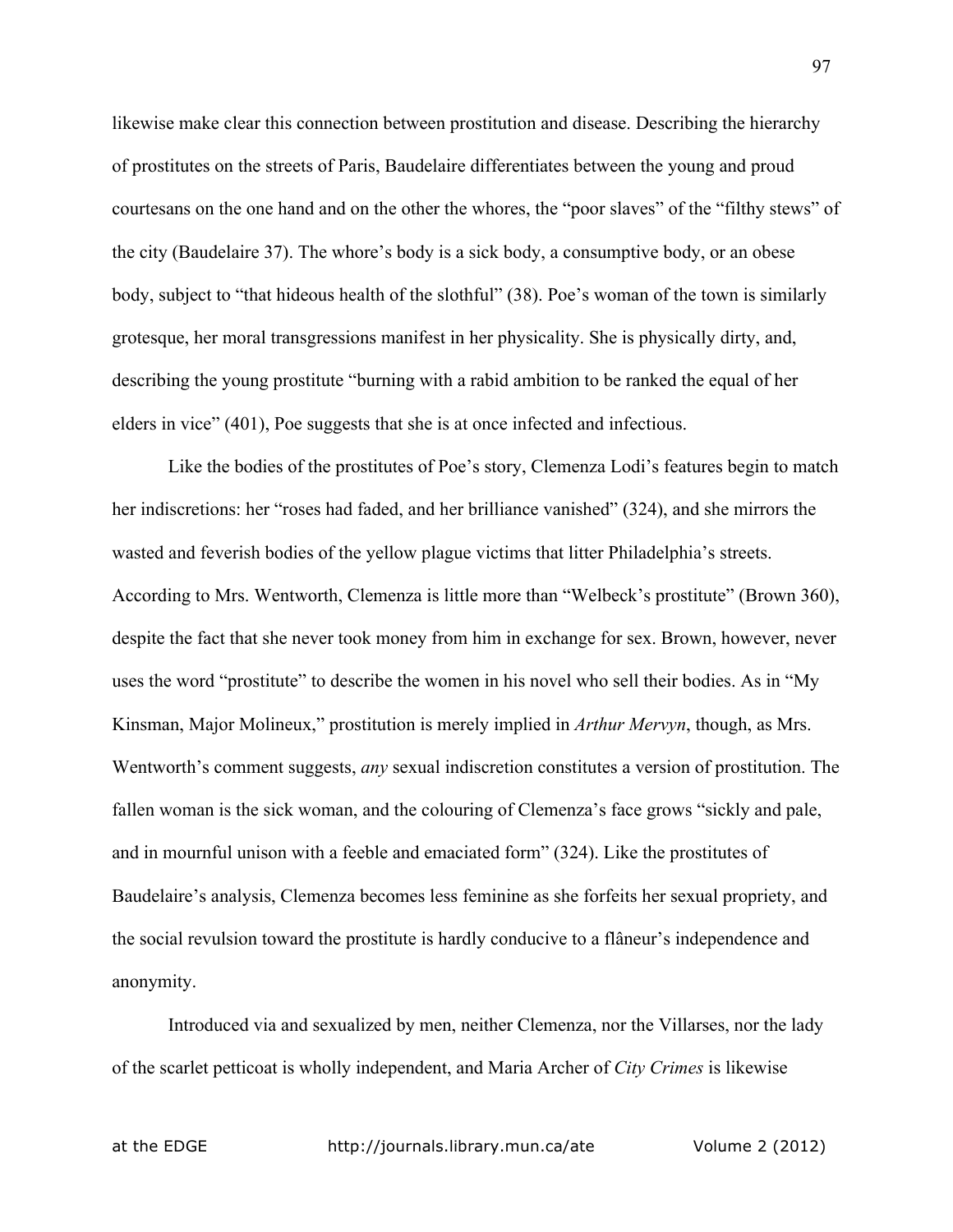assigned an identity by a wandering male protagonist. His self-sufficiency and freedom of movement highlight her stasis and dependence on his potential business. His visibility on his city's streets contrasts her invisibility and segregation from the society that, paradoxically, provides her with customers. Frank Sydney, the protagonist of Thompson's novel, is wandering the streets when he happens upon Maria, a young lady of seemingly good repute. Like Lydia Maria Child, Frank is completely undirected and purposeless in his traversing of New York City, and as he tours the city, he meets the stock characters of the urban underworld. Before he encounters Maria, Frank stumbles upon a thief, and, in an instance of paternalism, pays him on the condition that he abandon his criminal ways thereafter. Though Frank is introduced as a chivalric and moral figure, the interaction demonstrates the importance of money in the city. Property and a respectable family name are of no use to Frank in New York; to survive, he needs tangible cash.

His introduction to a prostitute occurs immediately after this economic transaction. Maria Archer, however, is not visibly depraved, and Frank initially assumes that she is a helpless innocent, a "frail one" (110) in need of assistance. Occupying a "house of humble but respectable exterior"—rather than a "shop for petty commodities"—Maria lures him in rather than actively pursue him. Locating Maria's house on Chatham Street (110), Thompson's city is topographically specific in a way that Hawthorne's is not, and as Frank approaches Maria, she retreats even deeper into her domestic sphere, simultaneously removing him from the street: the narrator describes how she "took him gently by the hand, and drawing him into the entry, closed the door" (110). Unlike Robin in his encounter with the lady of the scarlet petticoat, Frank is unable to resist Maria's sexual charm. Once she leads Frank into her bedroom, she immediately shuts and locks her door. She ends his wandering.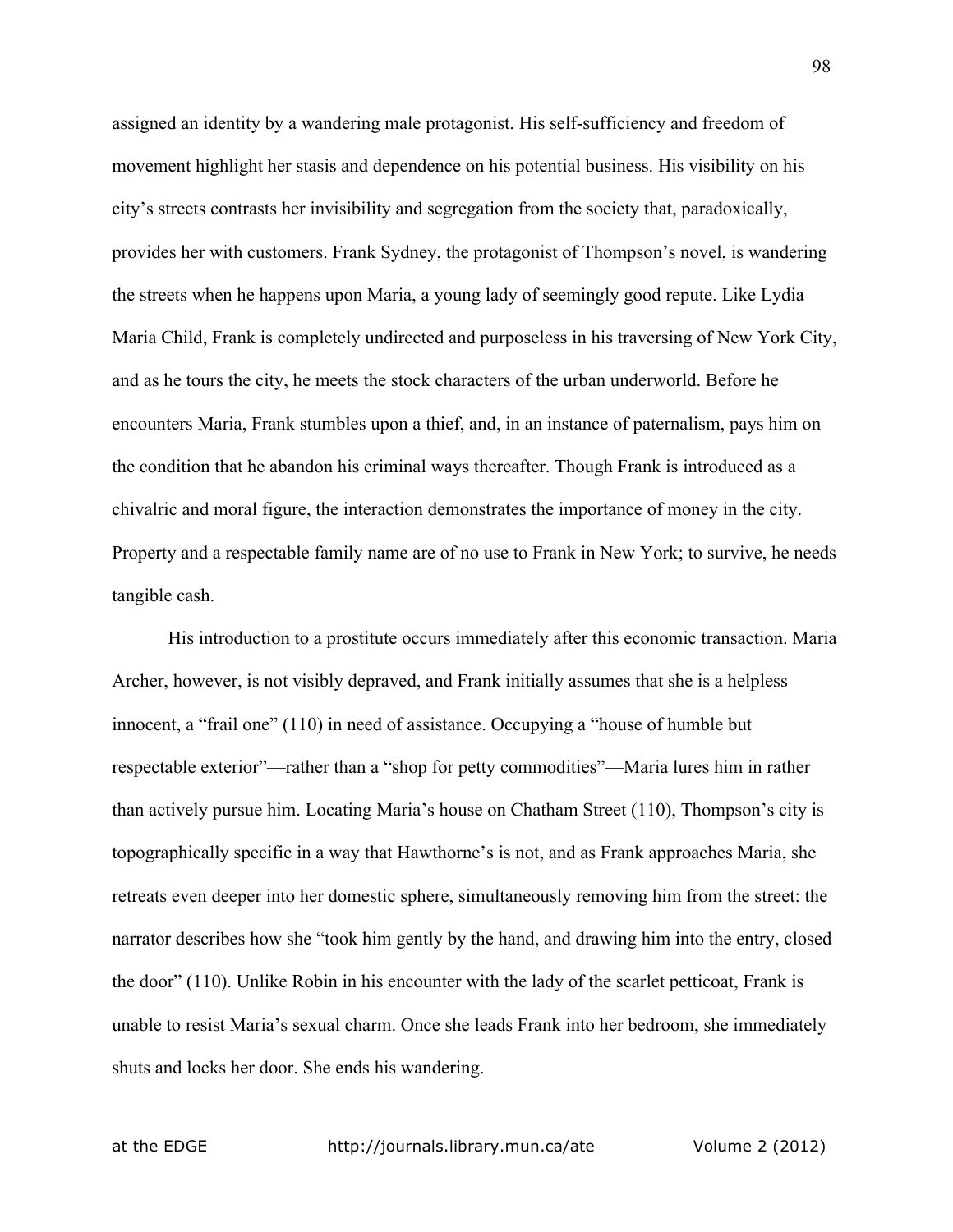Frank recognizes that prostitutes often "[procure] patronage from such midnight pedestrians as might happen to be passing their doors" (110). These women do not leave their homes, and Maria's epithet as a "woman of the town" (123) is highly ironic given her apparent inability to move farther than her front door. In his later discussion of the prostitutes found walking along the Boston Common, the narrator immediately characterizes the "brazen-faced courtesan" by her "'nods,' and becks and wreathed smiles" (273), and he similarly notes how the prostitutes in New York "[parade] the streets" (232). While the narrator suggests that these women endeavour to be seen, the prostitutes Thompson describes in *City Crimes* are curiously absent from view, hidden within homes, bars, or taverns, or literally enclosed in the Dark Vaults. Even those who do work on the streets are tied to specific locations, such as Broadway. Thompson's geography of prostitution corresponds to historical fact. Timothy Gilfoyle notes that New York City was divided into several main sex districts where the majority of brothels were located. The most famous was The Tenderloin, which stretched from Canal Street (near The Battery) to  $34<sup>th</sup>$  Street in the 1870s, and to  $57<sup>th</sup>$  Street by the 1890s (203). Like their real-world analogues, literary prostitutes do not wander freely or indiscriminately. They are instead positioned in buildings that simultaneously shield them from the public gaze and offer a fixed location for their liaisons with customers.

By describing Frank's near mugging as a prelude to his introduction of Maria, Thompson implicates her in a world of seedy commerce. She is inextricable from her possessions, and her clothes ultimately reveal her true persona. Unlike Hawthorne and Brown, however, Thompson provides his readers with a deliciously detailed account of Maria's physicality, describing how her loose "dressing gown…concealed neither her plump shoulders, nor the two fair and ample globes…that gave her form a luxurious fullness" (111). Moreover, her own home is not only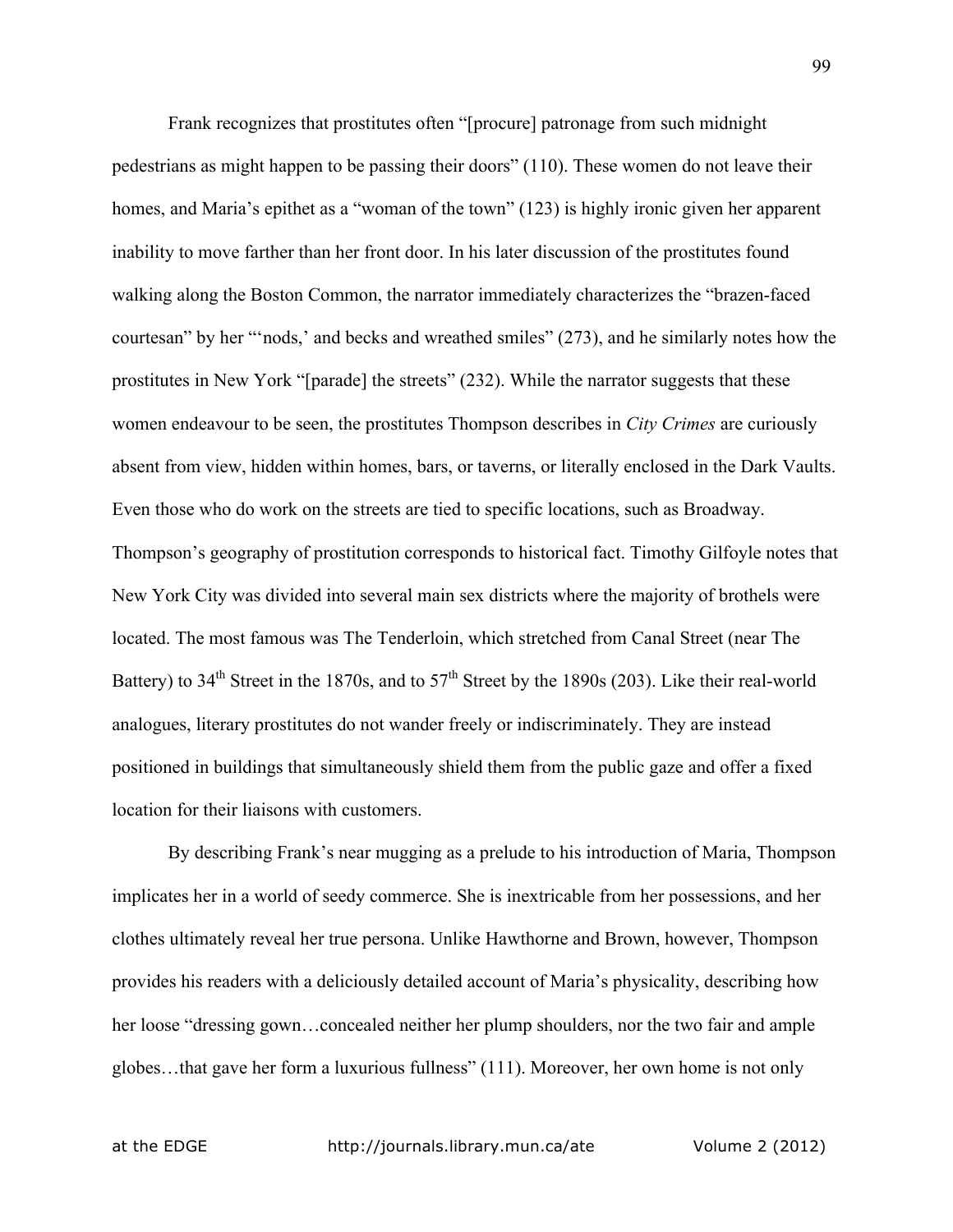open for public access, but is also made a site of economic exchange, and like Mrs. Villars and her daughters, Maria and Frederick Archer live in a parodic subversion of the nineteenth-century family unit. Frederick profits from his wife's forced adultery. She "support[s] him in his idleness, by becoming a common prostitute" (122), and he arranges her liaisons, advertising his wife's services and bringing potential customers to their apartment. Though she is the breadwinner for her household, the working woman in *City Crimes*, as in *Arthur Mervyn*, is dismissed as immoral, her chances at salvation refused. Ultimately, Fred murders the woman who financially supports him, and though Maria is hardly vilified to the same extent as the Villarses, her failure to be redeemed suggests a nineteenth-century cultural anxiety surrounding the economically sufficient woman. The women who possess a *flâneur*'s wealth in the period's literature are invariably widows or the daughters of wealthy men. Women who procure finances by deviating from this accepted path invariably obtain their money through dishonest means.

If *flânerie* is a practise characterized by independence, autonomy, and freedom of movement, then the literary prostitute is hardly a *flâneuse*. The nineteenth-century American metropolis was becoming increasingly accessible to women, and though the city remained (and, arguably, remains) a highly gendered space, women's access to it was, as figures such as Lydia Maria Child suggest, becoming less restricted. Thus, one might reasonably expect to find a female figure to correspond with the *flâneur*. Critics' arguments that the nineteenth-century prostitute was a female *flâneur*, however, do not correspond with the representations of prostitution in fiction. The prostitute and *flâneur* were undoubtedly similar: social deviants who were extremely familiar with the geography and inner workings of the city, they were at once observers and members of the visual spectacle that comprised the nineteenth-century metropolis. In literary representations of prostitution, however, the woman of the town is morally dubious in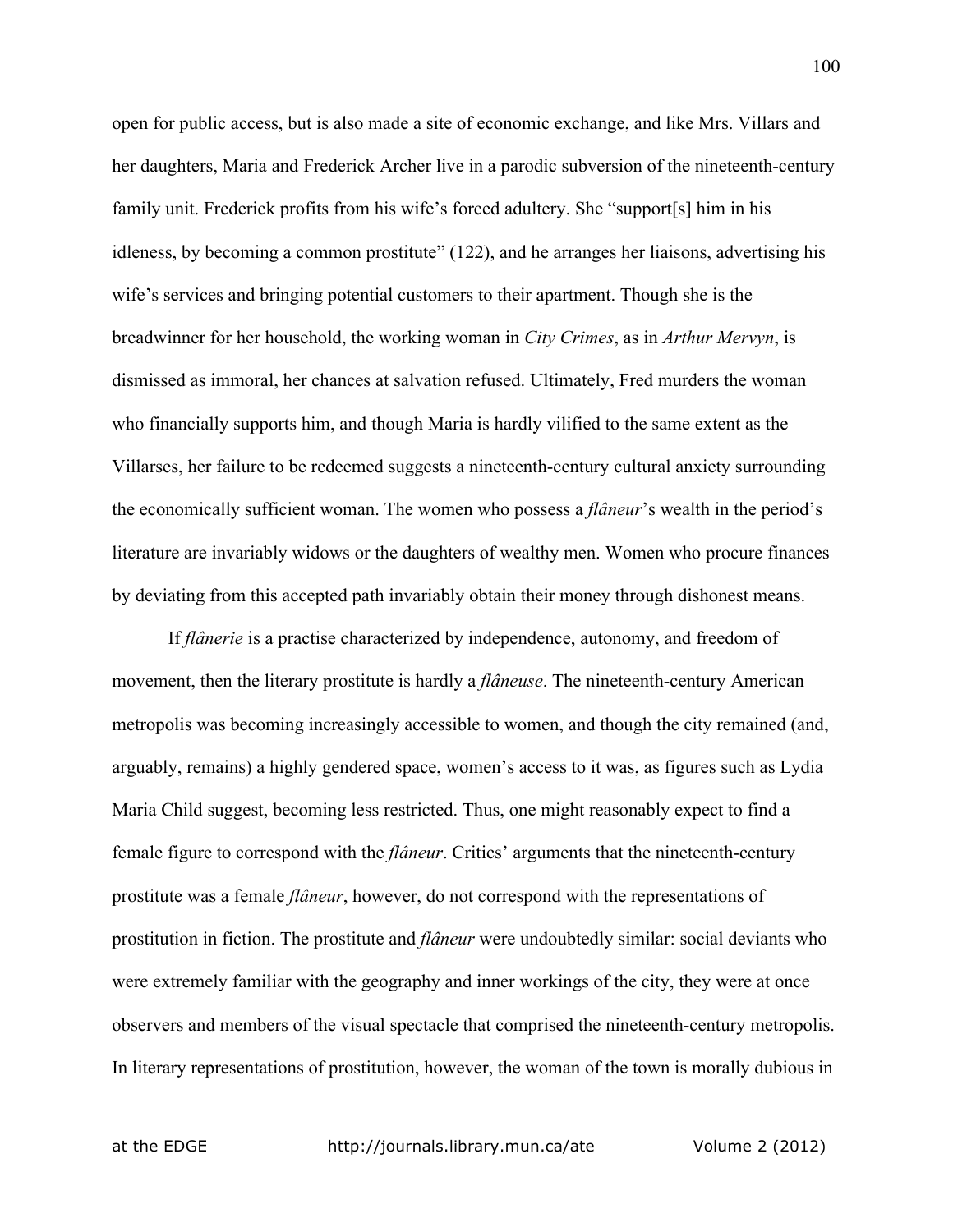a way that her male counterpart is not, and the contamination and superfluous consumption with which she is associated are at odds with the *flâneur*'s detached, blasé autonomy. The hidden, economically vulnerable, overtly sexed body of the prostitute in Hawthorne's, Brown's, and Thompson's texts stands in stark contrast to the omnipresent, wealthy, and relatively chaste *flâneur*. Hardly a romantic and idle urban rambler, the prostitute in "My Kinsman, Major Molineux," *Arthur Mervyn*, and *City Crimes* can never be a *flâneuse*: dispossessed and financially dependent (if stable), she remains in the home, gazing out on the world from which she hides herself.

## MEMORIAL UNIVERSITY OF NEWFOUNDLAND

## WORKS CITED

Baudelaire, Charles. *The Painter of Modern Life*. 1863. London: Phaidon, 1965. Print.

- Benjamin, Walter. *Charles Baudelaire: A Lyric Poet in the Era of High Capitalism*. London: New Left Books, 1973. Print.
- Brand, Dana. *The Spectator and the City in Nineteenth-Century American Literature*. Cambridge: Cambridge UP, 1991. Print.
- Brown, Charles Brockden. *Arthur Mervyn; or, Memoirs of the Year 1793*. 1799/1800. Eds. Sydney J. Krause and S. W. Reid. Kent and London: Kent State UP, 2002. Print.
- Buck-Morss, Susan. "The Flâneur, the Sandwichman, and the Whore: The Politics of Loitering." *New German Critique* 39 (1986): 99-140. Web. 3 Mar. 2011.
- Child, Lydia Maria. *Letters from New York*. New York and Boston, 1843. Web. 8 Mar. 2011.
- Ferguson, Priscilla Parkhurst. "The Flâneur On and Off the Streets of Paris." *The Flâneur*. Ed. Keith Tester. London and New York: Routledge, 1994. 22-42. Print.
- Friedberg, Anne. *Window Shopping: Cinema and the Postmodern*. Berkeley and Los Angeles: U of California P, 1994. Print.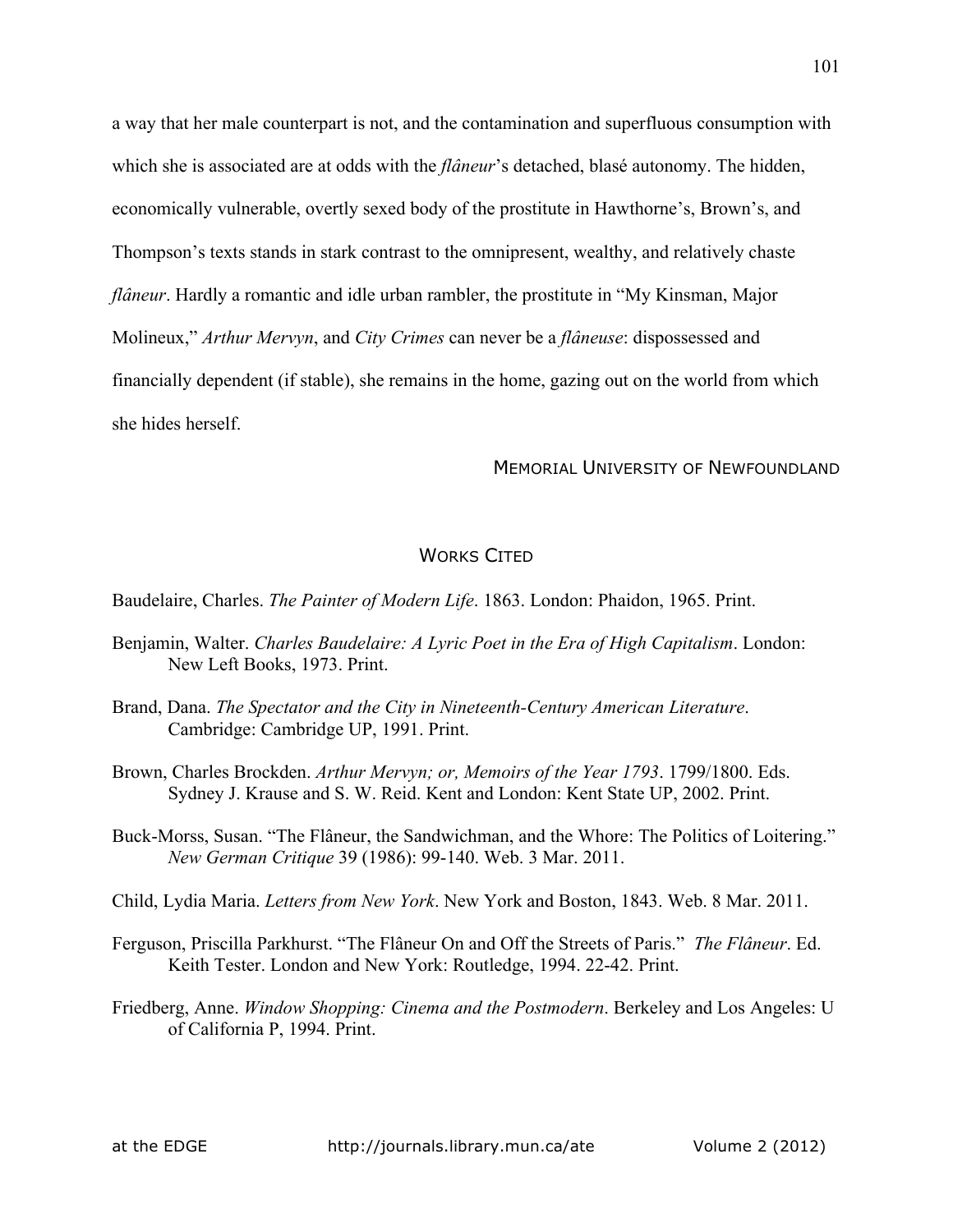- Gilfoyle, Timothy. *City of Eros: New York City, Prostitution, and the Commercialization of Sex, 1790-1920*. New York and London: Norton, 1992. Print.
- Hapke, Laura. *Girls Who Went Wrong: Prostitutes in American Fiction, 1885-1917*. Bowling Green, OH: Bowling Green State U Popular P, 1989. Web. 3 March 2011.
- Hawthorne, Nathaniel. "My Kinsman, Major Molineux." *The Snow-Image and Uncollected Tales*. *The Centenary Edition of the Works of Nathaniel Hawthorne*. Vol. 11. Eds. William Charvat, Roy Harvey Pearce, and Claude M. Simpson. Columbus, OH: Ohio State UP, 1974. 208-34. Print.
- Loman, Andrew. "'More Than a Parchment Three-Pence': Crises of Value in Hawthorne's "My Kinsman, Major Molineux." *PMLA* 126.2 (2011): 345-62. Web. 24 June 2011.
- Lombroso, Cesare. *Criminal Man*. Eds. and trans. Mary Gibson and Nicole Hahn Rafter. North Carolina: Duke UP, 2006. Web. 8 Mar. 2011.
- Parsons, Deborah. *Streetwalking the Metropolis: Women, the City, and Modernity*. Oxford: Oxford UP, 2000. Print.
- Poe, Edgar Allan. "The Man of the Crowd." *The Works of the Late Edgar Allan Poe: With Notices of His Life and Genius*. Vol. 2. New York: 1850. 398-407. Web. 8 Mar. 2011.
- Prendergast, Christopher. *Paris and the Nineteenth Century*. Cambridge, MA: Blackwell, 1995. Print.
- Sanger, William W. *The History of Prostitution: Its Extent, Causes, and Effects Throughout the World*. New York: Harper and Brothers, 1858. Web. 2 Mar. 2011.
- Simmel, Georg. "The Metropolis and Mental Life." *On Individuality and Social Forms: Selected Writings*. Ed. Donald N. Levine. Chicago: U of Chicago P, 1971. 324-39. Print.
- Stallybrass, Peter, and Allon White. *The Politics and Poetics of Transgression*. Ithaca: Cornell UP, 1986. Print.
- *The Present Melancholy Circumstances of the Province Consider'd, and the Methods for Redress Humbly Proposed, in a Letter from One in the Country to One in Boston*. Boston: B. Gray and J. Edwards, 1719. *Early American Imprints, Series I: Evans, 1639- 1800*. Web. 24 June 2011. Print.
- Thompson, George. *City Crimes; or Life in New York and Boston. A Volume for Everybody: Being a Mirror of Fashion, a Picture of Poverty, and a Startling Revelation of the Secret Crimes of Great Cities*. 1849. *Venus in Boston and Other Tales of Nineteenth-Century City Life*. Eds. David S. Reynolds and Kimberly R. Gladman. Amherst: U of Massachusetts P, 2002. 105-310. Print.